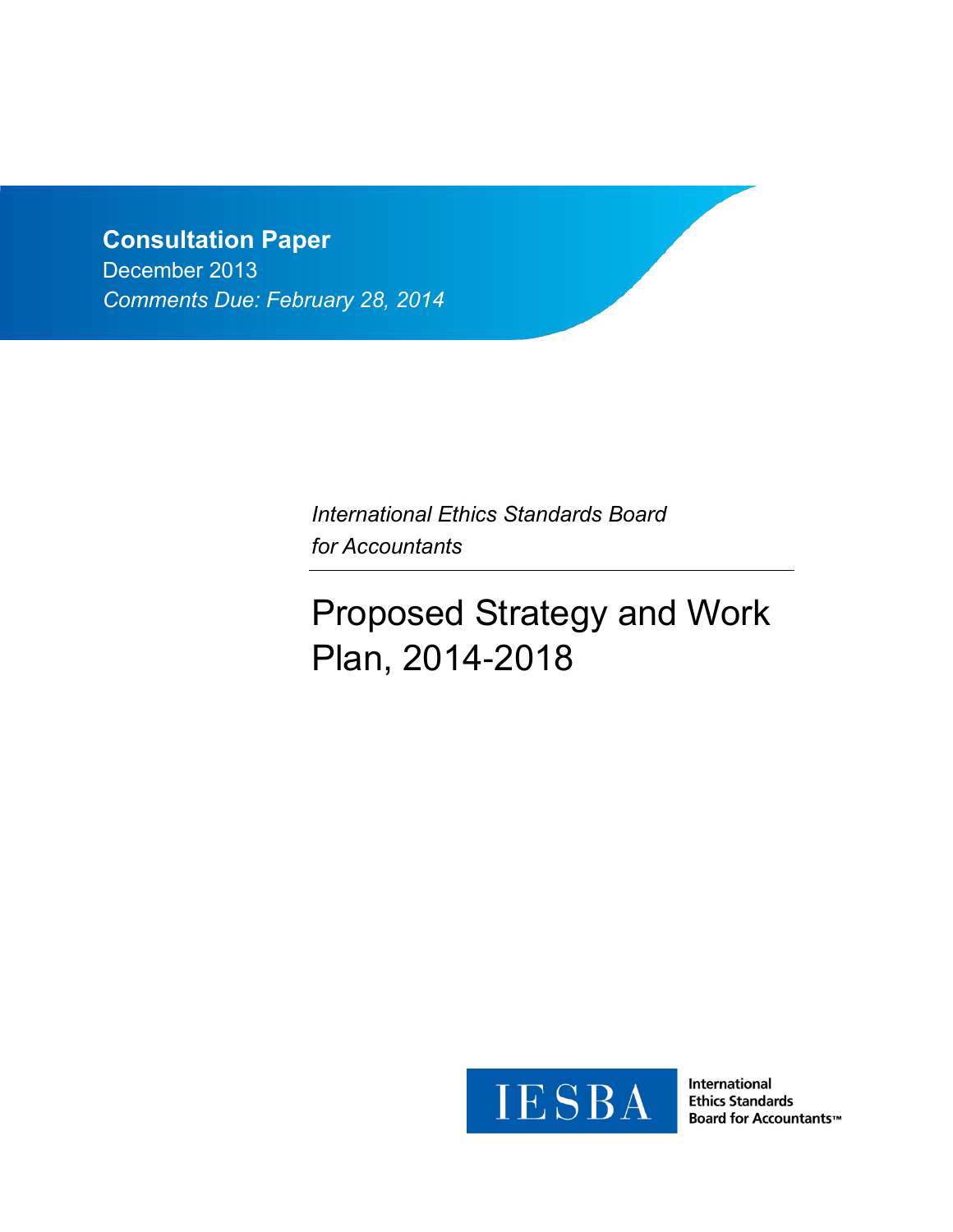

This Consultation Paper was developed and approved by the [International Ethics Standards Board for](http://www.ifac.org/ethics)  [Accountants](http://www.ifac.org/ethics) (IESBA).

The IESBA is an independent standard-setting board that develops and issues high-quality ethical standards and other pronouncements for professional accountants worldwide. Through its activities, the IESBA develops the *Code of Ethics for Professional Accountants*, which establishes ethical requirements for professional accountants.

The objective of the IESBA is to serve the public interest by setting high-quality ethical standards for professional accountants and by facilitating the convergence of international and national ethical standards, including auditor independence requirements, through the development of a robust, internationally appropriate code of ethics.

The structures and processes that support the operations of the IESBA are facilitated by the International Federation of Accountants (IFAC).

Copyright © December 2013 by the International Federation of Accountants (IFAC). For copyright, trademark, and permissions information, please see [page 27.](#page-26-0)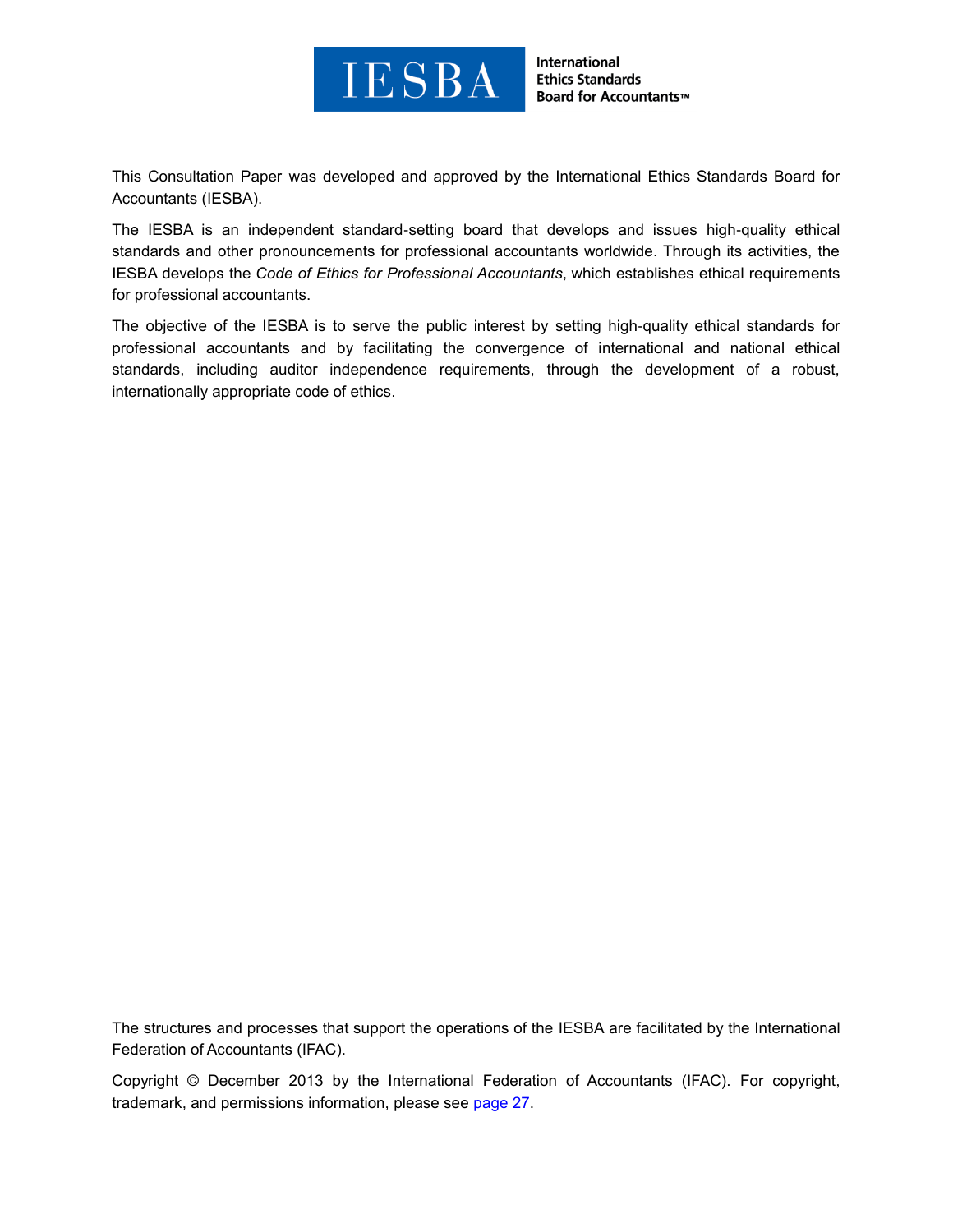# **REQUEST FOR COMMENTS**

This Consultation Paper, *Proposed Strategy and Work Plan, 2014-2018*, was developed and approved by the International Ethics Standards Board for Accountants (IESBA).

The proposals in this Consultation Paper may be modified in light of comments received before being issued in final form. **Comments are requested by February 28, 2014.**

Respondents are asked to submit their comments electronically through the IESBA website, using the ["Submit a Comment"](https://www.ifac.org/publications-resources/submit-comment?exposure-draft=22241) link. Please submit comments in both a PDF and Word file. Also, please note that first-time users must register to use this feature. All comments will be considered a matter of public record and will ultimately be posted on the website. Although IESBA prefers that comments are submitted via its website, comments can also be sent to Ken Siong, IESBA Technical Director at [kensiong@ethicsboard.org.](mailto:kensiong@ethicsboard.org)

This publication may be downloaded from the Ethics Board website: [www.ethicsboard.org.](http://www.ethicsboard.org/) The approved text is published in the English language.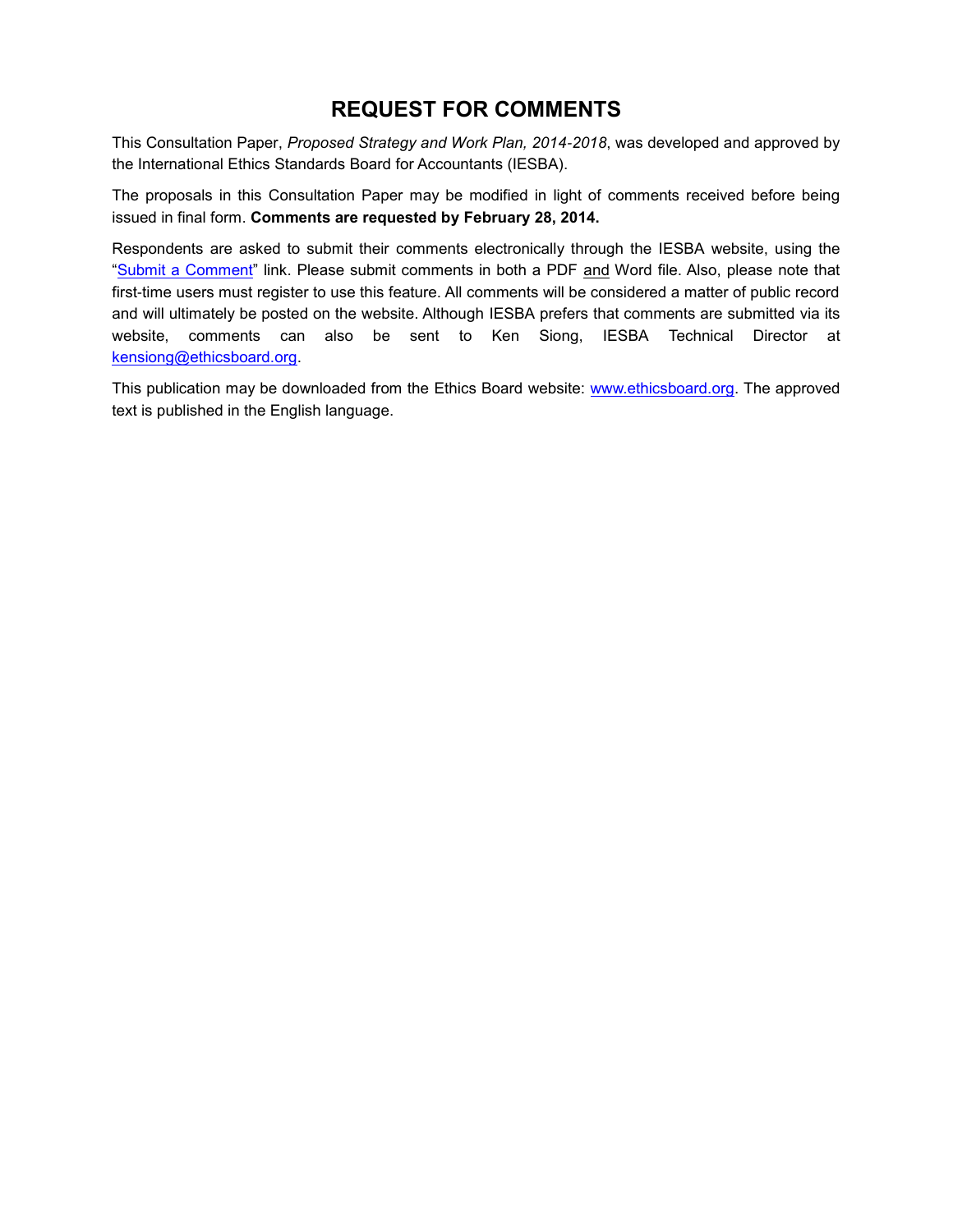# **Introduction**

- 1. The International Ethics Standards Board for Accountants (IESBA, the Ethics Board or the Board) serves the public interest by setting high-quality ethics standards for professional accountants (PAs) in the form of the *Code of Ethics for Professional Accountants* (the Code), and by facilitating the convergence of international and national ethics standards. The Ethics Board believes that a single set of high-quality ethics standards can enhance the quality and consistency of services provided by PAs throughout the world, thereby contributing to public confidence in the accounting profession. The Ethics Board sets its standards under the oversight of the Public Interest Oversight Board (PIOB), and with the advice of the IESBA Consultative Advisory Group (CAG).
- 2. The Board is undertaking this consultation to obtain views on its proposed future strategy, including possible actions and priorities identified to implement the strategy. The input received will enable the Board to set the course for its future activities in support of its public interest mandate. The IESBA invites comments on any aspect of its proposed strategy.
- 3. This Consultation Paper has been developed taking into account input received from the Board's January 2013 stakeholder survey (strategy survey), the IESBA-National Standard Setter (NSS) liaison group and other stakeholders, and considering relevant external developments. It comprises the following sections:
	- I. **Strategic Themes for 2014–2018** The Board's proposed areas of strategic focus.
	- II. **Key Considerations Guiding the Determination of Potential Actions, Priorities and Timing** – The key factors, assumptions and other considerations that affect the determination of potential actions in the next strategy period and the relative priorities of those actions and their timing.
	- III. **Potential Actions, Priorities and Timing** How the Board intends to focus its efforts in line with its identified strategic themes.
	- IV. **Guide for Respondents** Specific questions to respondents to help guide input to the Board in determining its future strategy and work plan (SWP).

# **I. Strategic Themes for 2014–2018**

- 4. The Ethics Board's strategic themes reflect the Board's vision over the medium to longer term and assist in guiding the Board's activities over the 2014-2018 strategy period, taking into account the context in which the strategy is developed (see Appendix 1). These strategic themes establish in essence the overarching objectives for which decisions are made by the Board regarding work streams to be initiated or other specific actions to be taken, and their priorities, during the strategy period.
- 5. The Board recognizes that its SWP is, and must remain, dynamic as the context in which the strategy is set can change rapidly, and new developments may call for a reconsideration of the strategic themes or the actions, priorities and timing that have been identified thereunder to maintain the relevance and responsiveness of the Board's actions. Flexibility is therefore important. Accordingly, the Board is committed to actively monitoring emerging issues or other developments that may have an impact on its strategic direction or work plan, and will make adjustments to its SWP if necessary.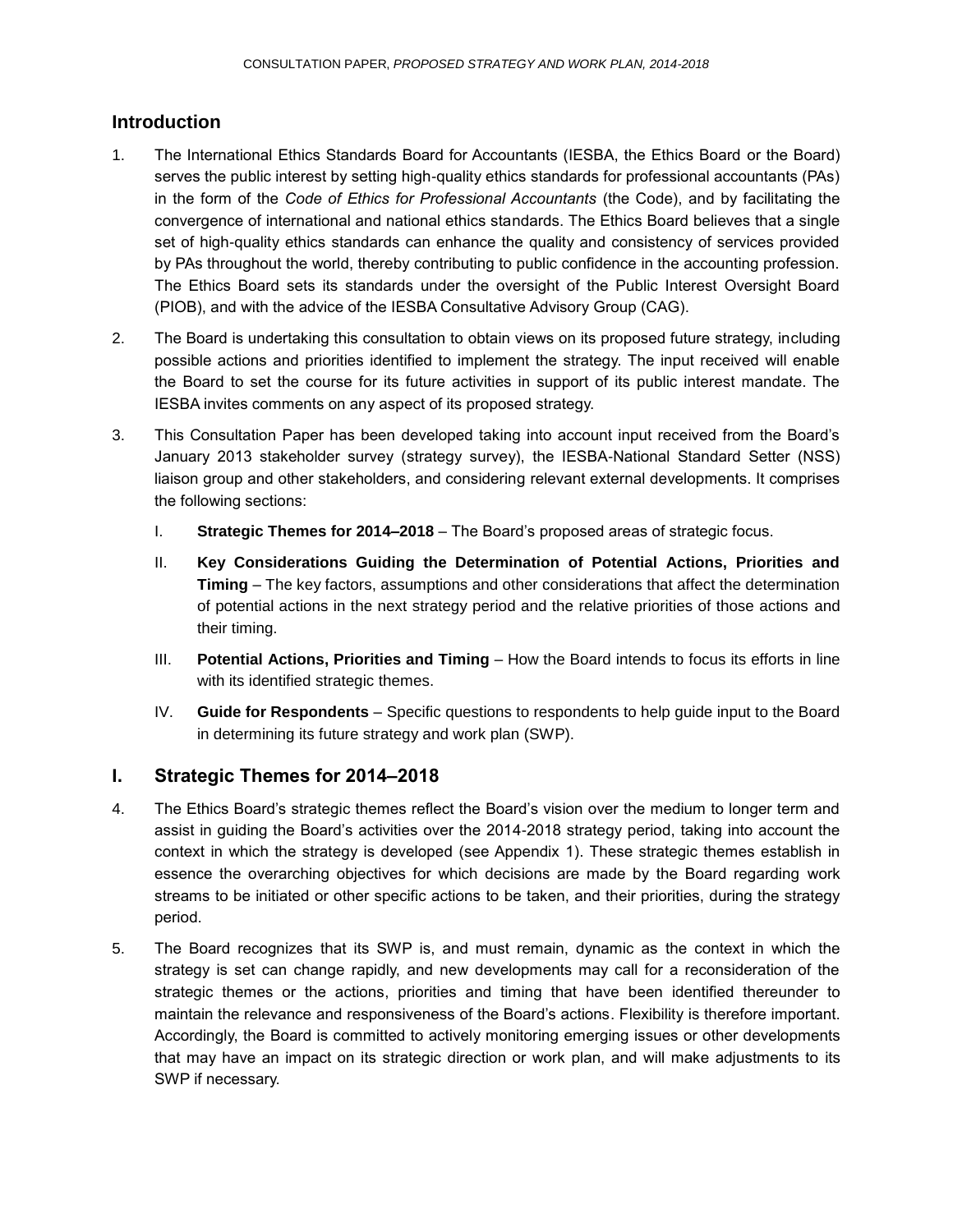- 6. The strategic themes for 2014–2018 identified by the Board are:
	- (i) *Maintaining a high-quality Code of Ethics for application by PAs globally;*
	- (ii) *Promoting and facilitating the adoption and effective implementation of the Code;*
	- (iii) *Evolving the Code for continued relevance in a changing global environment; and*
	- (iv) *Increasing engagement and cooperation with key stakeholders.*
- 7. These themes are briefly described below.

l

#### **Maintaining a High-Quality Code of Ethics for Application by PAs Globally**

- 8. Setting high-quality ethics standards for PAs in public practice, including auditors, and professional accountants in business (PAIBs) is the essence of the Board's role in the public interest. PAs are involved in a wide variety of roles in practice and in business, and it is important that the Code continues to set a high ethical benchmark for them in any endeavor they choose to pursue in their capacity as PAs.
- 9. Over the past decade or so, the Board has focused largely on developing robust ethics standards for PAs in public practice, particularly independence standards for audits of financial statements. This will continue to be a strategic focus for the Board, particularly in support of audit quality. However, the Board also envisions in the medium to longer term a Code that more comprehensively addresses the particular ethical issues PAIBs may face in their roles in business.
- 10. At the same time, the Board believes it is important to take into account the particular perspectives of the small- and medium-sized practice (SMP)/small- and medium-sized entity (SME) constituency when it sets standards. It therefore plans to liaise closely with the IFAC SMP Committee and seek its input on projects and initiatives of relevance to that constituency.<sup>1</sup>
- 11. The Board is committed to continuing to seek to strengthen the Code where appropriate in order for the Code to remain a leading set of ethics standards for the global profession. In this regard, the Board will be sensitive to balancing the burden of change to the Code and the likely benefit to the public interest of pursuing such change.

#### **Promoting and Facilitating the Adoption and Effective Implementation of the Code**

- 12. The Board believes that adoption and effective implementation of the Code around the world is an important part of achieving convergence of international and national ethics standards. Globally recognized and accepted ethics standards serve the public interest because they establish a common reference point for PAs wherever they are based relative to the high level of ethical conduct expected of them in providing services to their clients or meeting their responsibilities to their employing organizations. Further, common auditor independence standards provide for a consistent understanding among investors, public authorities and others of what it means for an auditor to be independent, thereby leading to increased confidence in auditors' reports.
- 13. The Board, however, recognizes that adoption of the 2009 Code is uneven around the world, and there is a need to better understand the extent of adoption. While some jurisdictions have already fully adopted the Code, others have been progressing towards adoption at different speeds for a

<sup>1</sup> In October 2013, the Board finalized a statement of liaison principles with the IFAC SMP Committee that will guide their future interactions.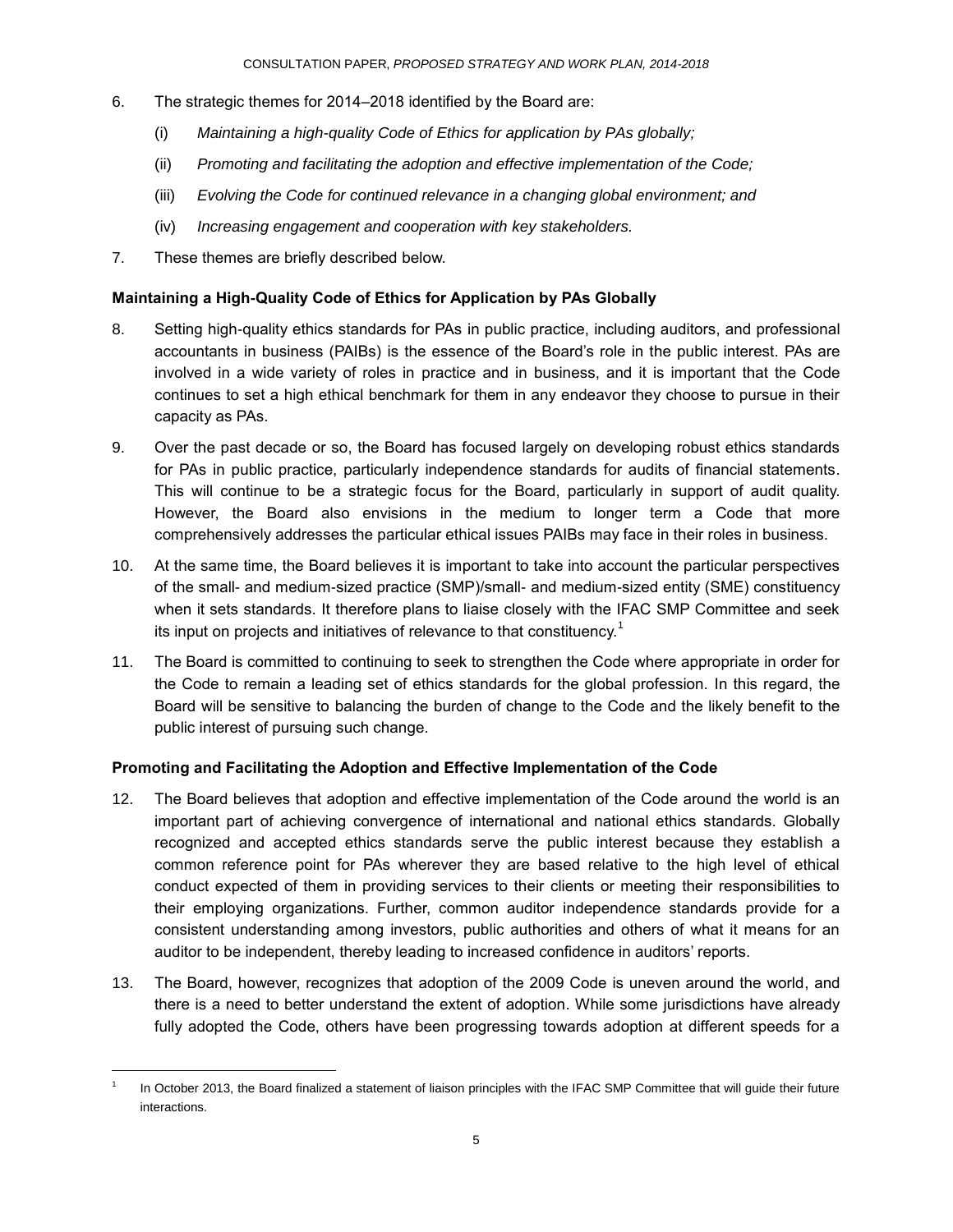number of reasons. Chief among those have been capacity issues and fragmented responsibilities for ethics standards at the national level. But importantly, the Board has also heard from stakeholders that the current structure and drafting convention of the Code have been an impediment to more rapid and wider adoption of the Code and its more effective implementation around the world. As the structure and drafting of the Code are matters within the Board's purview, the Board envisions prioritizing steps over the next strategy period that will lead in the longer term to a Code that is structured and written in a way that will be easier to understand and adopt.

14. Further, recognizing the significant changes to strengthen the Code in recent years, a number of respondents to the strategy survey have encouraged the Board to focus less on issuing new standards and more on outreach to promote the revised Code and raise awareness of its robustness among stakeholders. Equally, the Board has been hearing of regulatory concerns about certain aspects of enforceability of the Code, suggesting the need to address those concerns within the framework of a principles-based Code. Accordingly, the Board foresees outreach to stakeholders to be a key part of this strategic theme.

#### **Evolving the Code for Continued Relevance in a Changing Global Environment**

- 15. The Board reaffirms its strong belief that a principles-based Code provides for a robust set of standards that appropriately equips PAs in navigating the ethical landscape in the diverse professional activities they may undertake. Recognizing this, the Board believes it is important for the Code to remain relevant in the continually evolving context in which it is adopted and implemented. In this regard, the Board envisions the changing global environment as directly impacting the Code in two respects:
	- (a) Regulatory developments that may have implications for the nature and extent of services audit firms may provide to their audit clients; and
	- (b) Continuing globalization of capital markets that has led to increasing complexity and opacity in some areas where PAs practice (particularly in the vast field of collective investment vehicles (CIVs)), and therefore an increased need for guidance on the application of the fundamental ethics principles.
- 16. The Board envisions the need for it to understand the ethical implications of any regulatory developments internationally and any major shifts or trends in areas of economic activity that rely on the services of PAs. Doing so will enable the Board to preemptively and as necessary evolve the Code to ensure its continued relevance and robustness.

#### **Increasing Engagement and Cooperation with Key Stakeholders**

- 17. The Board greatly values the involvement of its key stakeholders in its standard-setting process. Indeed, the Board firmly believes that input from, and the diverse perspectives of, its stakeholders strongly contribute to the quality of the standards it sets. The Board foresees greater engagement and cooperation with key stakeholders as being a long-term strategic goal not only because this leads to higher quality outputs but also because this results in greater acceptance of the Board's standards.
- 18. Therefore, over the next strategy period and beyond, the Board anticipates investing time and resources to forge closer working relationships with key stakeholder groups, including regulators and auditor oversight bodies, NSS, the profession, investors and IFAC member bodies.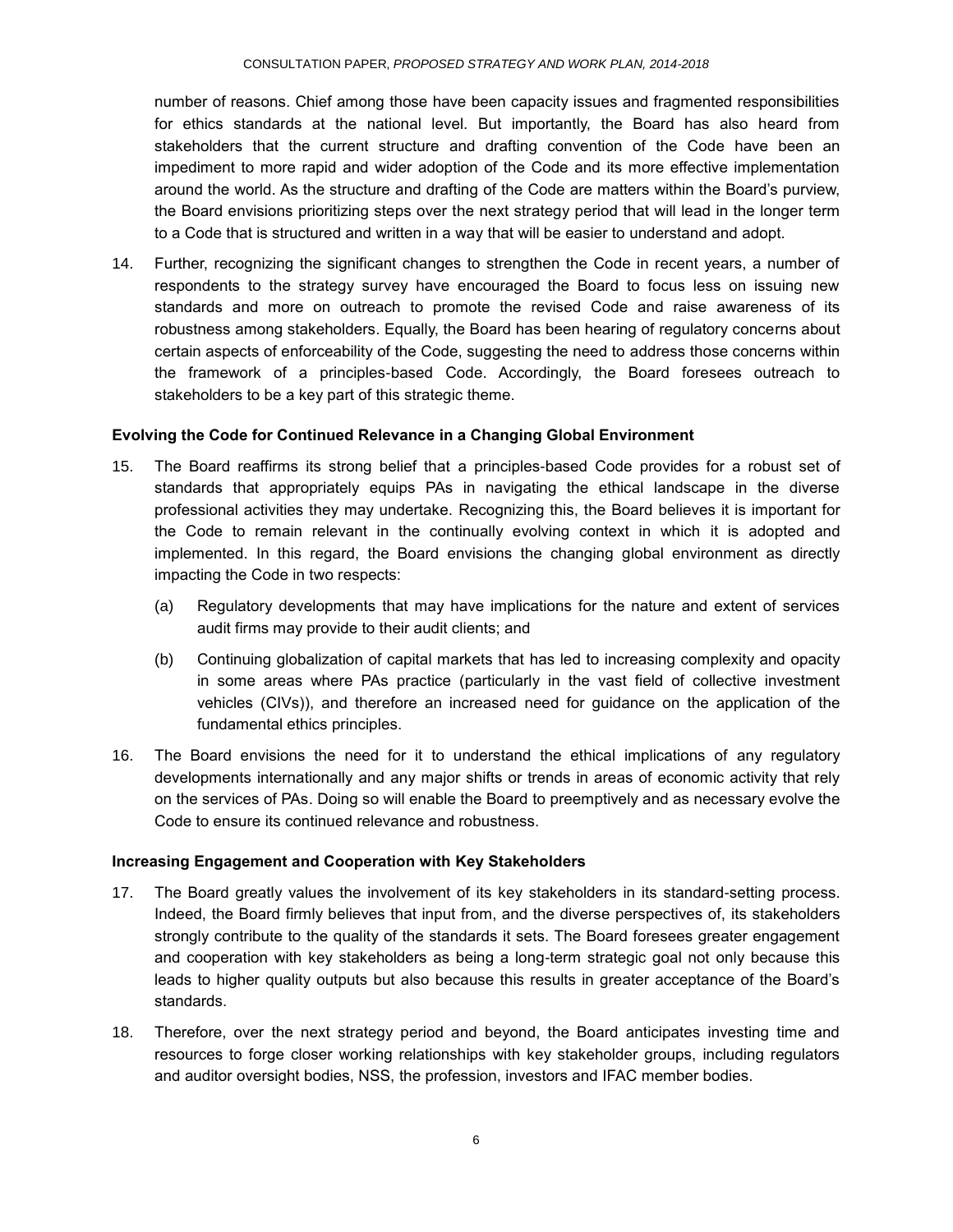19. At the same time, the Board has acknowledged the importance of evidence-based standard setting, i.e., basing standard-setting activities on appropriate research and evidence of issues to be addressed. The academic community can play a valuable role in this regard through its research activities, which may yield relevant evidential material as an input to the Board's consideration of future standard-setting issues. The Board therefore foresees nurturing and strengthening its relationship with this stakeholder group in the medium to longer term.

# **II. Key Considerations Guiding the Determination of Potential Actions, Priorities and Timing**

#### **New Work Streams in 2012**

- 20. The Board closely monitors developments in the regulatory, business, and professional fields to assess whether and how those developments could influence its ongoing SWP. Accordingly, the Board's SWP remains dynamic and is subject to revision as the Board determines appropriate, not only to maintain but also to advance the Board's position as a leader in setting ethics standards for the profession internationally.
- 21. In response to developments in the environment, the Board agreed in February 2012 to add four new work streams to its current work plan. With the PIOB's knowledge and support, the Board commenced preliminary discussions on these work streams in 2012 and initiated research and stakeholder consultations on them throughout 2012 and 2013. These four work streams are:
	- A review of the provisions in the Code that deal with long association of senior personnel (including partner rotation) with an audit client (Long Association); 2
	- A review of the non-assurance services provisions in the Code to ensure that they continue to support a rigorous approach to independence for assurance services (Non-Assurance Services);<sup>3</sup>
	- A review of Part C of the Code addressing PAIBs (Review of Part C);<sup>4</sup> and
	- A reconsideration of the structure of the Code with a view to enhancing the Code's usability, thereby facilitating increased adoption and more effective implementation (Structure of the Code).<sup>5</sup>
- 22. These work streams will carry over into the 2014-2018 strategy period.

# **Key Factors**

l

- 23. The determination of potential actions and their priorities and timing for the 2014–2018 period depend on a number of key factors, including the following:
	- The potential benefits to the public interest of undertaking the particular action.
	- The extent to which the particular action will further enhance public trust and confidence in the profession, having regard to the diverse areas in which PAs are involved in both practice and business.

<sup>&</sup>lt;sup>2</sup> Se[e http://www.ifac.org/ethics/projects/long-association-senior-personnel-including-partner-rotation-audit-client](http://www.ifac.org/ethics/projects/long-association-senior-personnel-including-partner-rotation-audit-client)

<sup>3</sup> Se[e http://www.ifac.org/ethics/projects/non-assurance-services](http://www.ifac.org/ethics/projects/non-assurance-services)

<sup>4</sup> Se[e http://www.ifac.org/ethics/projects/review-part-c-code](http://www.ifac.org/ethics/projects/review-part-c-code)

<sup>5</sup> Se[e http://www.ifac.org/ethics/projects/structure-code](http://www.ifac.org/ethics/projects/structure-code)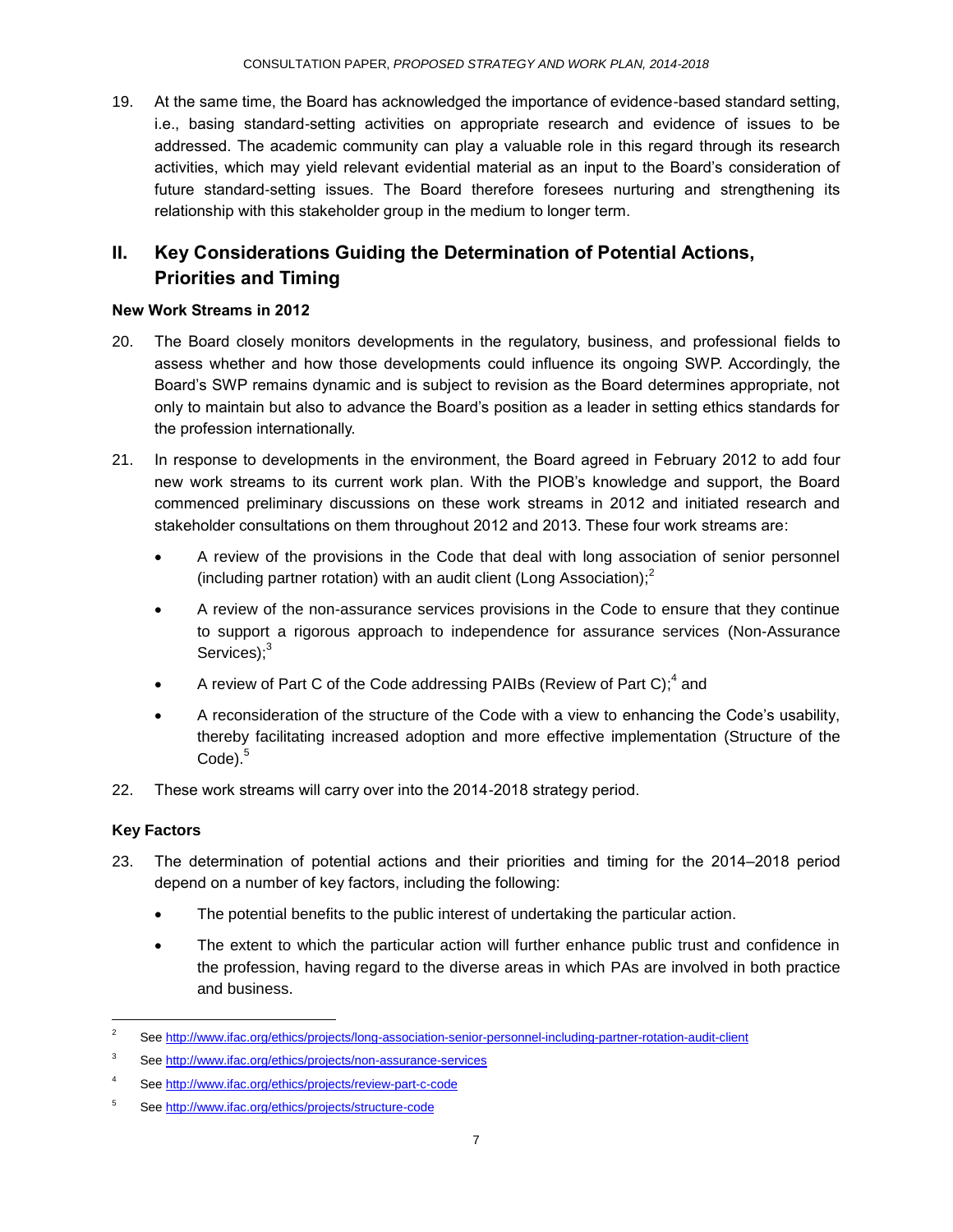- The degree of urgency in addressing the particular matter, and the potential implications if action is not taken or delayed.
- The global relevance of the particular matter.
- The extent to which the particular action will further advance global adoption of the Code and support its effective implementation.

#### **Other Important Factors**

#### *Agenda Capacity and Resources Available*

- 24. In determining potential new actions for 2014-2018 and the priorities and timing of these actions, the Board believes it is important to take into account the extent of agenda capacity that will open up during the period, and when this is anticipated to occur. The Board also recognizes that it will prioritize completion of projects in progress before undertaking new projects unless circumstances dictate otherwise.
- 25. Agenda capacity is influenced by a number of considerations, including the following:
	- The number of Board meetings per annum and the duration of each meeting (see Key Assumptions below).
	- The availability of staff resources (see Key Assumptions below).
	- The availability of Board resources, and where appropriate, technical advisor and specialist resources, to participate on task forces and working groups.
	- The timing of completion of projects that have been in progress.
	- The need to maintain some spare capacity to address new issues that may arise during the period (see Importance of Flexibility below).
- 26. As projects in progress are expected to have varying completion dates, agenda capacity will open up at different times throughout the strategy period. However, given the lead time needed for research and, where appropriate, consultation with stakeholders before a formal project is approved, the Board may start a new work stream *before* the final completion of a current project. The illustrative IESBA Work Plan 2014-2018 in Appendix 2 provides an indication of when the Board anticipates taking on new work streams during the strategy period.
- 27. The forward work plan is subject to change depending on the progress of the Board's projects, work streams and activities, and, as noted in paragraph 5 above, the need to respond to external developments.

#### *Due Process*

28. The need to adhere to due process is a further important factor that influences the duration and timing of completion of projects. This includes consideration of the need to consult with stakeholders through a public forum or roundtable, or the issuance of a consultation paper where appropriate, which may increase the time it takes to complete a project.

#### **Key Assumptions**

29. A key assumption in developing the proposed SWP is that the Board will determine to proceed with the Structure of the Code work stream as a formal project on a high priority basis based on the final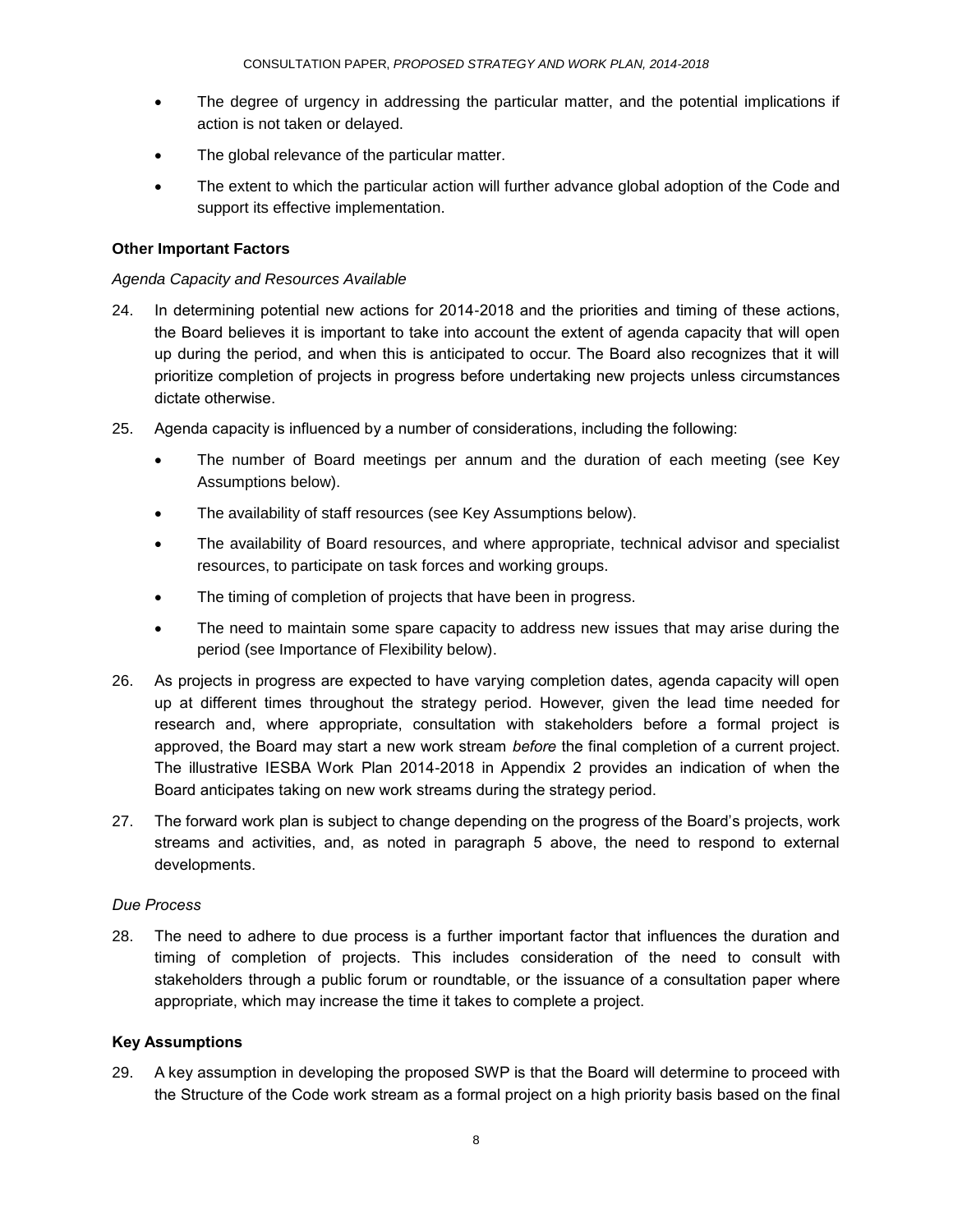report and recommendations of the Structure of the Code Working Group, expected in Q2 2014. The work stream is exploring ways to enhance the usability and accessibility of the Code. Respondents to the strategy survey overwhelmingly supported the work stream as an important one to pursue during the strategy period, reinforcing the already wide support received for it from the IESBA CAG, NSS and other stakeholders.

- 30. For purposes of this consultation paper, it is assumed that the Board will prioritize this project and allocate the necessary resources to it before prioritizing any new work stream. The Board will revisit this assumption and make any necessary adjustments to the 2014-2018 SWP before finalizing it in Q3 2014 once the work stream has further advanced and the Board has completed its consideration of the Working Group's final recommendations.
- 31. The following are other key assumptions underpinning the proposed SWP:
	- For 2014-2018, the Board will meet for three days, four times a year. The agenda will provide for sufficient time to consider matters arising from the Board's Emerging Issues and Outreach initiative.
	- The anticipated Board resources, including staff support, from 2014 will be sufficient to address the identified actions throughout the strategy period. In this regard, excluding the Technical Director, it is assumed that the Board will be supported by three technical staff members during the period, each with capacity to support on average two standard-setting projects (or equivalents). This does not include ad hoc assignments such as outreach support and staff publications that may be allocated to individual staff members. In addition, it is assumed that the Board will continue to benefit from the secondment of a technical staff member from a national standard setter to work on its Non-Assurance Services work stream.
	- There will not be a need to re-expose any of the standard-setting proposals (except potentially in the case of the project on responding to non-compliance with laws and regulations (NOCLAR)).<sup>6</sup>
	- Standard-setting projects will follow normal due process. They may take from 24-36 months to complete, depending on their nature and complexity, and the need for research and stakeholder consultation prior to issuance of an exposure draft or consultation paper.
	- Detailed work on projects is undertaken by task forces drawn from the Board and may include technical advisors or external experts.

#### **Importance of Flexibility**

l

32. The Board believes maintaining flexibility in its future SWP is important as it may be necessary to deploy or redirect resources to address a particular issue or undertake a previously unidentified project on an urgent basis in the light of external developments. In this regard, the Board has set aside spare staff capacity to take on at least one additional standard-setting work stream in the strategy period. The Board will base such a decision on a careful analysis of the particular issue. The Board also will be prepared to make adjustments to the relative priorities and timelines of preexisting commitments where necessary.

<sup>6</sup> Formerly called *Responding to a Suspected Illegal Act*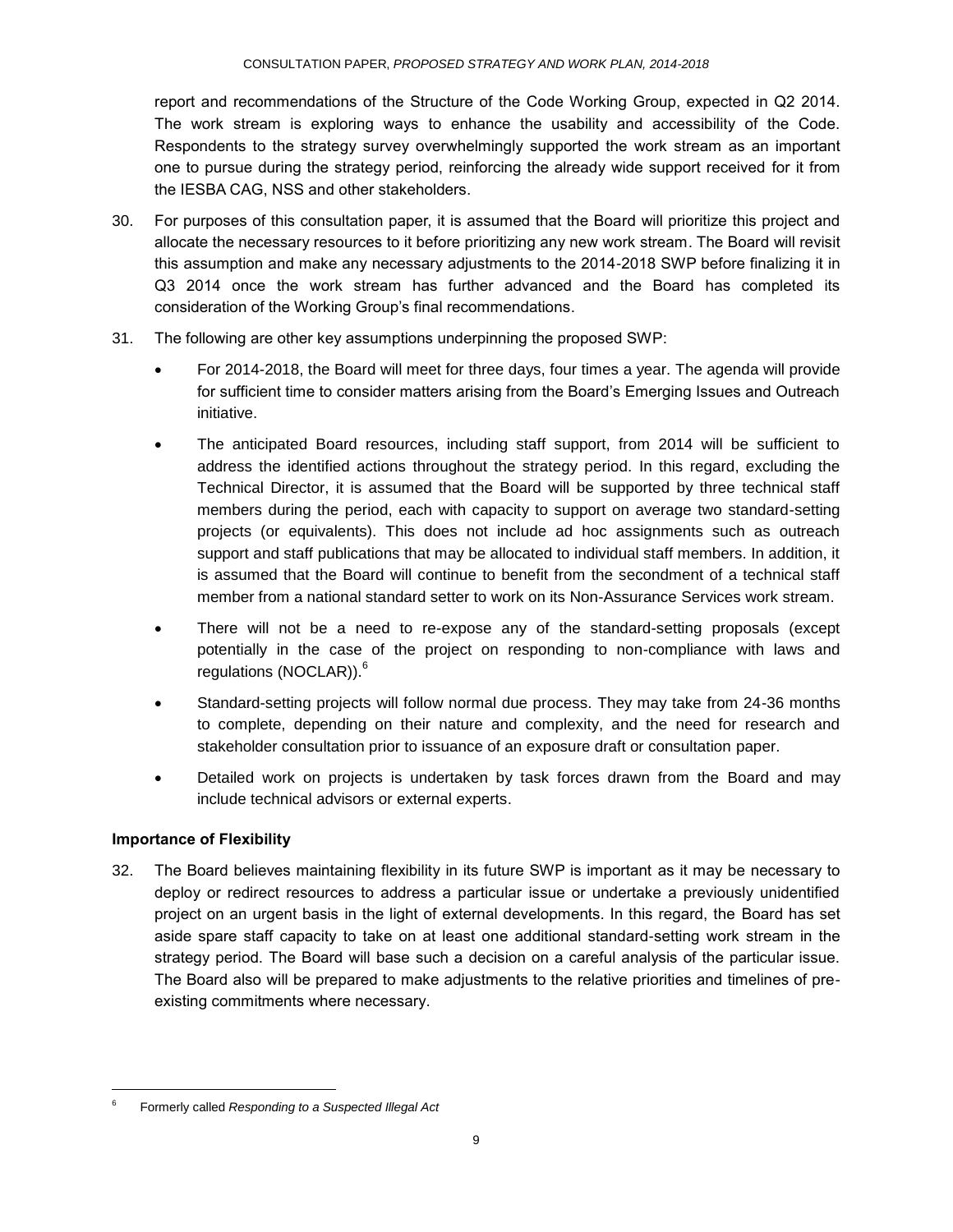# **III. Potential Actions, Priorities and Timing**

33. This section provides an overview of actions and related priorities and timing that the Board believes would best serve to fulfill its strategic themes over the 2014–2018 period. Prerequisites to the Board starting a standard-setting project include appropriate research into the issues, a proper needs analysis, and consideration of a formal project proposal.

#### **Overview of 2014–2018 Actions, Priorities and Timing**

*Maintaining a High-Quality Code of Ethics for Application by PAs Globally*

#### Current Projects or Work Streams

34. The Board will prioritize projects or work streams that are on its current work plan and that are expected to continue into the 2014-2018 period, namely NOCLAR, Long Association, Non-Assurance Services, Review of Part C, and Structure of the Code. Appendix 3 provides a tentative indication of the anticipated progress of these projects or work streams from 2014 onwards, including the anticipated timing of their completion. As noted above, however, the forward work plan is subject to change depending on the progress of each project or work stream and the need to respond to external developments.

#### Guidance Regarding Safeguards in the Code

- 35. In response to regulatory input to the strategy survey, the Board plans to undertake a comprehensive review of the safeguards in the Code, particularly in relation to auditor independence. The regulatory concerns revolve around the appropriateness and effectiveness of safeguards in certain areas of the Code. The Board acknowledges that there are a number of practical issues regarding safeguards. In addition, the matter concerns not only the firms that undertake the largest and most complex audits, but also SMPs including sole practitioners.
- 36. The Board plans to start this new work stream with a first discussion of relevant matters for consideration in Q1 2015 and consideration of a project proposal for approval in Q2 2015.

#### Audit Quality

- *37.* Ethics standards are an important factor to audit quality. The Board recognizes that in recent years there has been an increased focus on audit quality by the wider stakeholder community, especially in the aftermath of the global financial crisis. In particular, regulators have challenged firms to further enhance audit quality. In addition, a number of major jurisdictions around the world have been pursuing initiatives, including audit reforms, seeking to enhance audit quality. Further, the IESBA has been represented on a task force of the International Auditing and Assurance Standards Board (IAASB) that has been developing an international framework for audit quality, which is expected to be finalized and issued in early 2014.
- *38.* Given this context, the Board believes it is important that it remains an active participant in the broader audit quality debate internationally. In this regard, the Board plans to carefully consider in 2014 the final recommendations from the IAASB's Audit Quality project regarding areas to explore that have specific ethical dimensions, and determine potential actions and their priorities in the 2014-2018 period. Such actions may include, for example, consideration of additional guidance to clarify the application of some of the fundamental ethical principles in the Code as these pertain to auditors.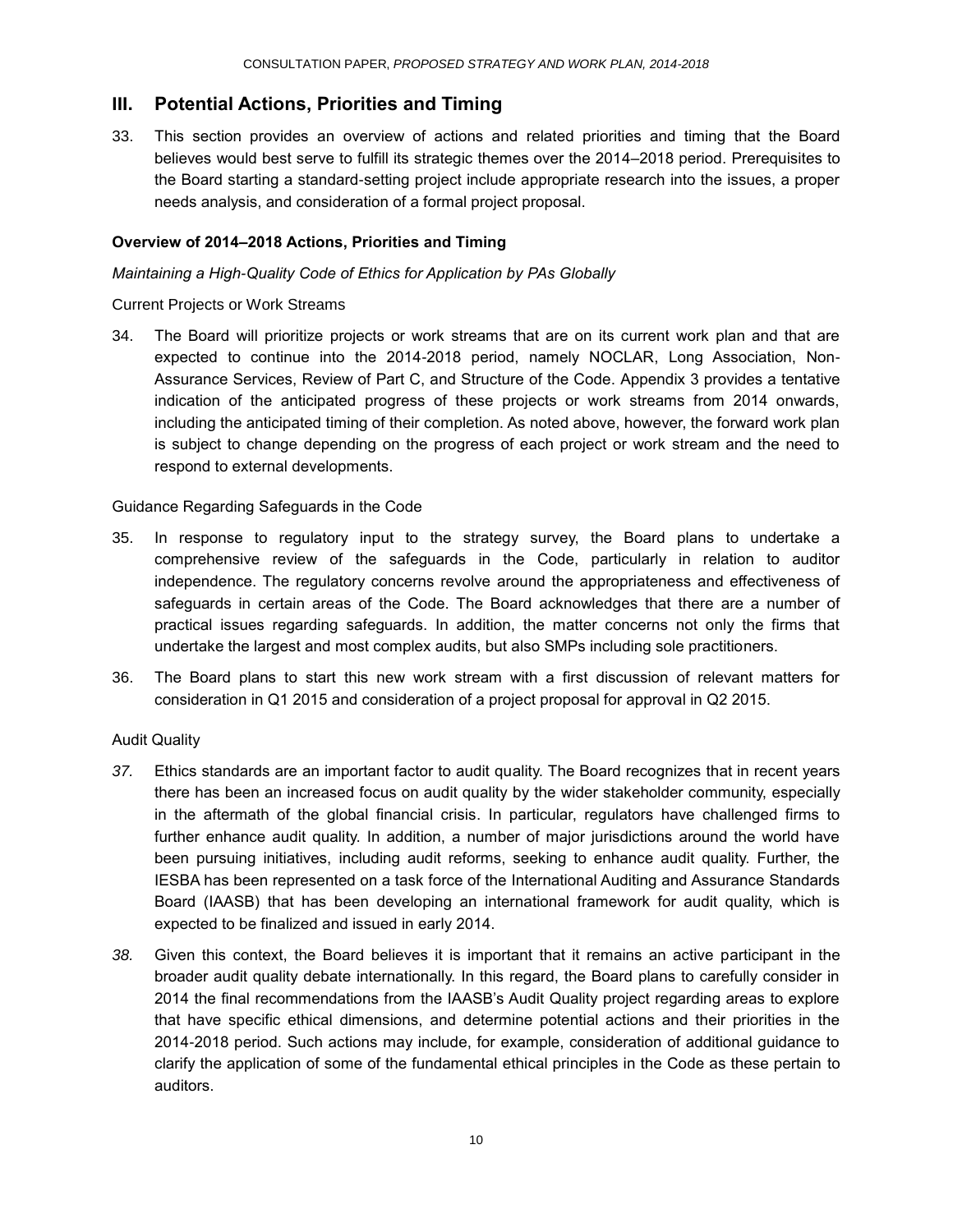39. In this regard, the Board has set aside resources to initiate a potential work stream in this area during the strategy period. The Board anticipates determining the nature, prioritization and timing of this potential work stream prior to finalizing the SWP in Q3 2014.

#### *Promoting and Facilitating the Adoption and Effective Implementation of the Code*

#### Structure of the Code

- 40. As discussed in the Key Assumptions section above, the Board anticipates, subject to consideration of the final report and recommendations of its Structure of the Code Working Group, that its work stream to review the Code's structure will lead to a formal restructuring project in Q2 2014. The Board believes that restructuring the Code to enhance its usability and accessibility will potentially lead to greater acceptance of the Code internationally, as well as its more effective implementation.
- 41. The Board has taken note of NSS advice not to underestimate the amount of work that may potentially be involved in such a project. The Board expects to firm up its considerations of the implications of this project for the SWP once it has received the final Working Group report and determined a way forward for the project.

#### Enforceability and Related Matters

- 42. Feedback from certain regulators and auditor oversight bodies has indicated that enforceability of the Code is a challenging issue, particularly from an inspection perspective. The matter of enforceability is of relevance to the global acceptance of the Code and it is partly linked to the clarity of the Code. The matter will be addressed under the Structure of the Code and Non-Assurance Services work streams in some respects.
- 43. Related to the above, the Board is aware of some regulatory skepticism regarding the "threats and safeguard" approach underpinning the conceptual framework in the Code, a matter that also is related to the global acceptance of the Code. The Board firmly believes in the robustness of this approach as it stimulates PAs to think carefully about what their ethical conduct should be in different circumstances.
- 44. These matters highlight the need for the Board to further engage with regulatory stakeholders internationally and nationally to better understand their concerns while also communicating the Board's views on these matters to them. Accordingly, the Board plans outreach to regulatory stakeholders as being an ongoing effort throughout the strategy period. At the same time, the Board plans to commission staff publications to communicate the Board's views on these complex topics. Subject to available resources, work on these publications could start in 2014.

#### Understanding the Extent of Adoption of the Code

45. The Board recognizes that many jurisdictions around the world are actively pursuing efforts to adopt the Code and that others have already done so. Nevertheless, some on the CAG as well as a few respondents to the strategy survey have encouraged the Board to document the progress of adoption of the Code around the world. The Board accepts that the better it is able to demonstrate momentum in adoption, the easier it will be to encourage and promote further adoption globally. Accordingly, leveraging the work of the IFAC Compliance Advisory Panel regarding IFAC member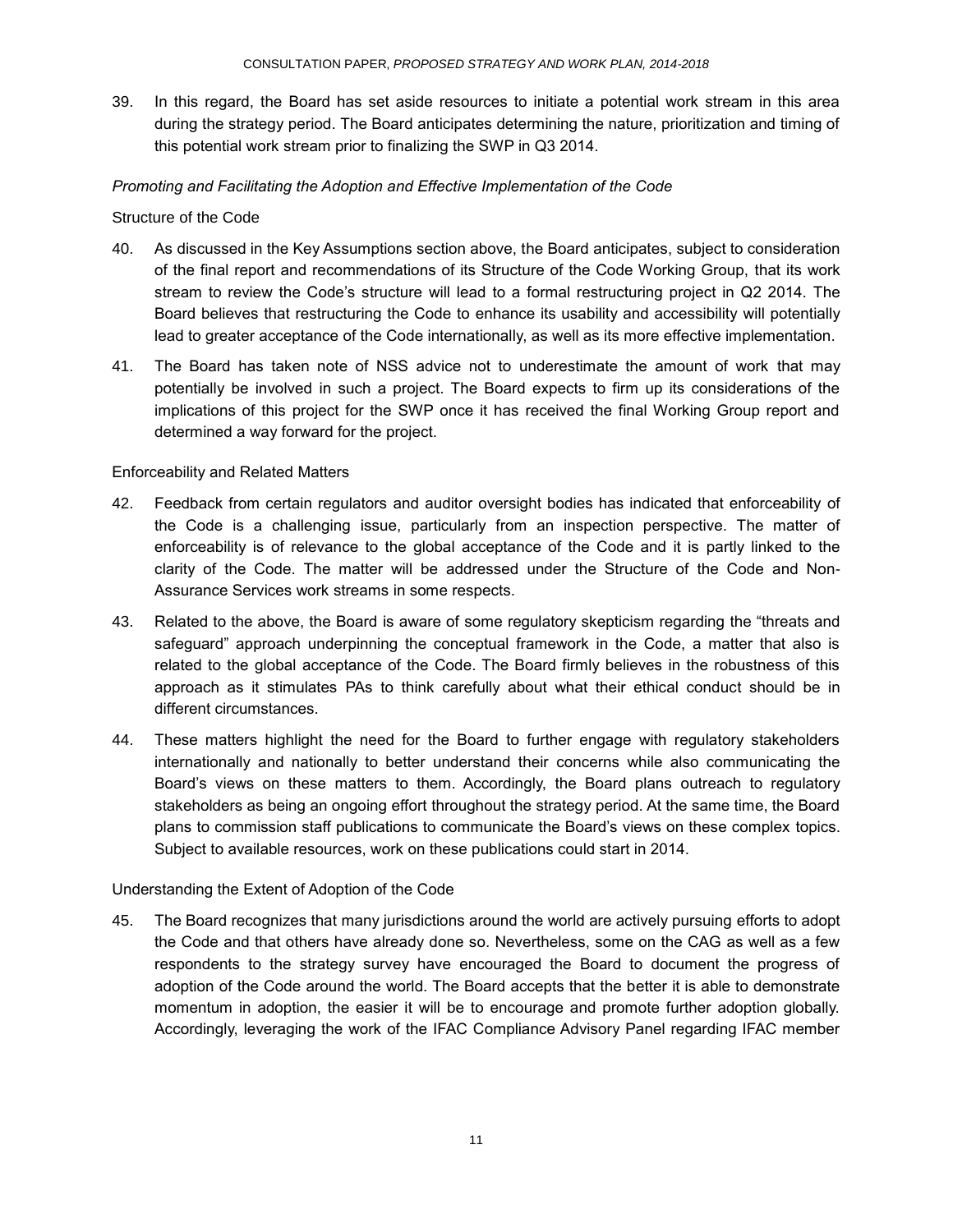bodies' compliance with IFAC's SMO  $4$ ,<sup>7</sup> the Board plans in 2014 onwards to further its understanding of the extent of adoption of the 2009 Code.

46. This action does not mean that the Board will undertake a benchmarking exercise with respect to every jurisdiction. Indeed, the Board's limited resources would preclude such an extensive and time-consuming endeavor. Rather, the Board anticipates working closely with IFAC's Compliance Advisory Panel to explore whether IFAC member bodies could be encouraged to benchmark their national ethics standards against the Code, specifically with a view to identifying any national requirements that are more or less stringent than the Code and understanding why.

Outreach to Stakeholders and Other Activities in Support of Adoption and Implementation

- 47. The Board will pursue ongoing action with respect to outreach as a key activity within its efforts to promote and facilitate the adoption and effective implementation of the Code. The Board believes that it is important that stakeholders around the world are made aware of and understand the robustness of the Code and the vital part it plays in supporting the profession's role in the global economy. Accordingly, the Board will plan an active outreach agenda over the strategy period, taking into account directional input from its Emerging Issues and Outreach initiative (see next subsection below).
- 48. The Board also will be prepared to commission additional staff publications, where necessary and appropriate, in its further efforts to facilitate the adoption and effective implementation of the Code internationally. In particular, the Board will consider commissioning staff publications to raise awareness and enhance understanding of the Code among investors and other stakeholders.

#### *Evolving the Code for Continued Relevance in a Changing Global Environment*

Collective Investment Vehicles (CIVs)

- 49. The Board plans to explore as a new work stream in the strategy period the topic of CIVs, given that the global footprint for CIVs such as mutual funds and hedge funds has continued to increase, in terms of not only amounts invested but also the spread of investors in them globally. This specific topic has been flagged as important by a few of the respondents to the strategy survey. A focus of the initiative will be to seek a better understanding of the application of the "related entity" definition in the Code to such investment vehicles when firms audit the underlying funds, the sponsor/advisor of the funds, or both.<sup>8</sup>
- 50. The Board recognizes that a number of respondents to the Board's previous strategy consultation did not support a project addressing CIVs given concerns regarding the diversity of management and governance structures for these vehicles around the world, and the difficulty this creates in determining a common approach. However, given the size and reach of the global CIV industry and the fact that regulators have been looking more closely at regulating such vehicles, the Board believes that there is a public interest need for it to focus strategic attention in this area.

l

See footnote 13.

<sup>8</sup> The definition of a related entity in the Code is based on control and significant influence. This construct does not work well with collective investment vehicles such as mutual funds. For example, while a fund manager or advisor may determine the types of financial instrument in which the collective vehicle invests, the manager or advisor does not "control" the vehicle in the same way that a majority owner of a corporation controls that corporation.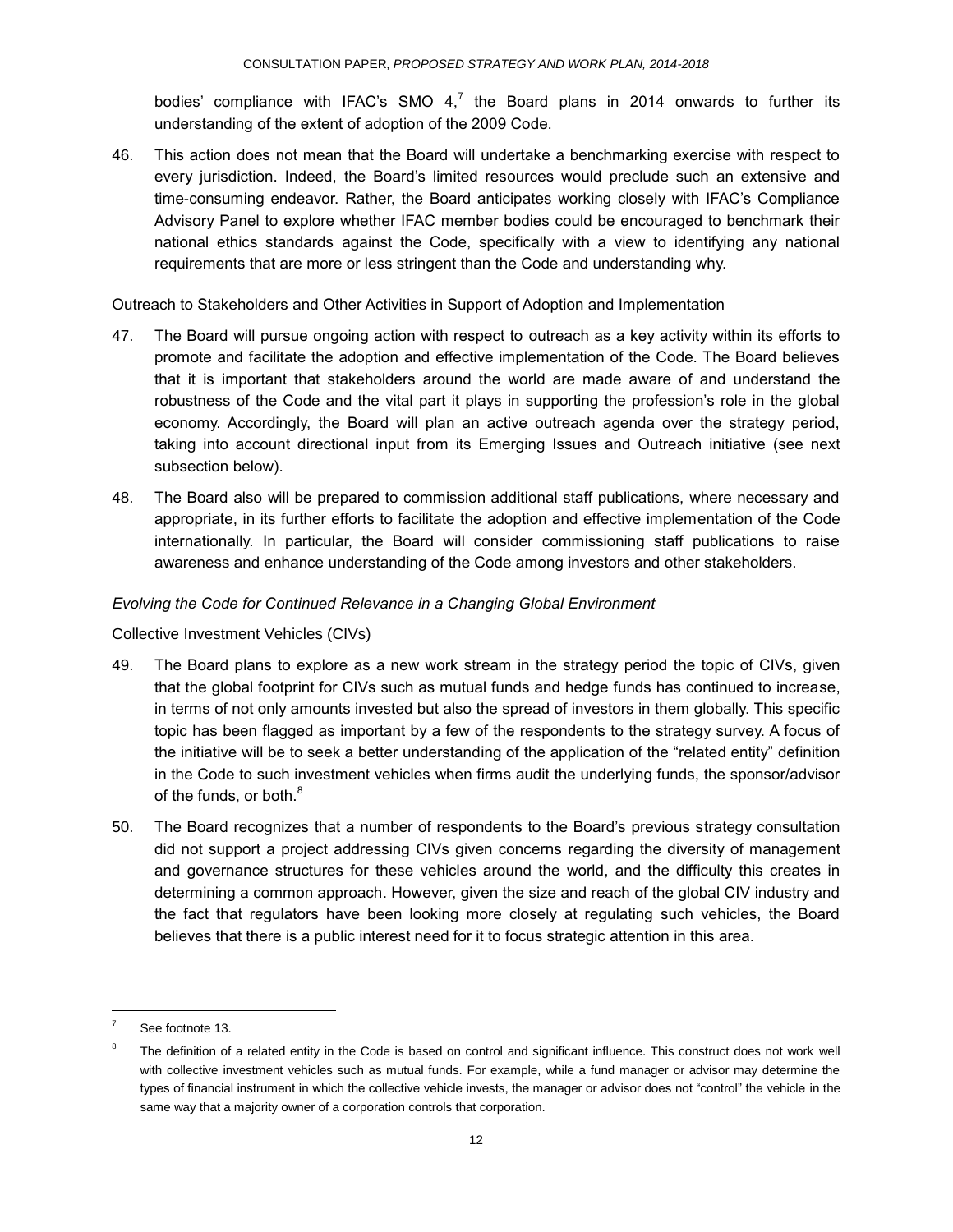51. A prerequisite to any consideration of a project in this area will be appropriate research to fully understand the issues. Accordingly, the Board will proceed cautiously before determining whether changes to the Code would be necessary. The Board anticipates that initial discussion on this new work stream would start in Q1 2015, with consideration of a project proposal in Q2 2015.

#### Fee Dependency

- 52. In response to regulatory input from the strategy survey, the Board plans to initiate a new work stream on fee dependency in the next strategy period. The International Organization of Securities Commissions (IOSCO) has in particular expressed the view that the safeguards for fee dependency in the Code do not appear to be commensurate with the potential threats to independence that the Code seeks to prevent. Among the matters this project may consider are whether guidance should be provided on the circumstances where an auditor should decline an engagement as a safeguard to eliminate any self-interest or intimidation threat that may arise from significant fee dependency; whether quantitative guidance should be provided regarding the level of acceptable fees for audits of entities that are not public interest entities; and whether guidance should be provided regarding when the quantum of fees for non-assurance services provided to audit clients may threaten independence.
- 53. The IESBA anticipates that initial discussion on this new work stream would start in Q2 2016, with consideration of a project proposal in Q1 2017.

Emerging Issues Initiative

54. The Board has recently launched a new initiative to consider emerging issues with a view to determining whether any actions in response to identified issues are needed outside of its normal strategic planning process and whether any adjustments should be made to its current SWP. In December 2013, the Board finalized the relevant processes that will underpin this initiative. Once these processes are in place, the Board anticipates semi-annual discussions on the relevant matters flowing from the initiative throughout the strategy period.

#### *Increasing Engagement and Cooperation with Key Stakeholders*

- 55. In support of this strategic theme, the Board plans to undertake the following actions on an ongoing basis throughout the strategy period:
	- It will seek to extend and deepen its engagement and cooperation with key stakeholders, recognizing that dialogue with, and contributions from, them are an important ingredient to the quality and global acceptance of its standards. In this regard, the Board will continue to prioritize closer working relationships with international and national regulators and auditor oversight bodies such as the International Organization of Securities Commissions (IOSCO) and the International Forum of Independent Audit Regulators (IFIAR).
	- It will also seek to strengthen its working relationship with its NSS liaison group, recognizing the breadth and depth of experience and expertise they bring to the table. In this regard, the Board will explore opportunities to cooperate or collaborate with NSS on initiatives of mutual interest, leveraging the resources at their disposal.
	- It will continue to actively liaise with the IAASB, the International Accounting Education Standards Board (IAESB), the Forum of Firms, and the SMP Committee, PAIB Committee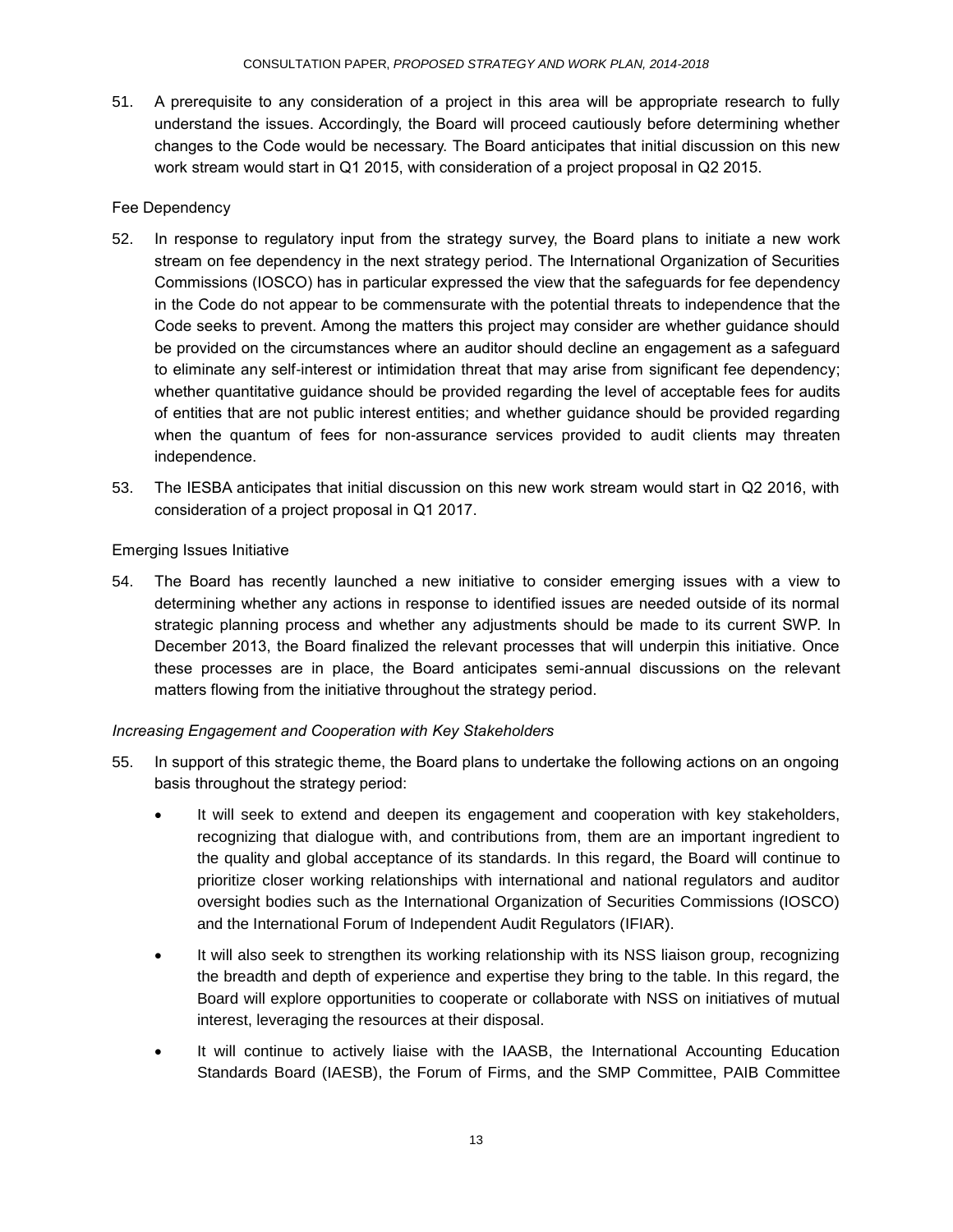and other relevant committees of IFAC in seeking their inputs and perspectives on relevant projects, work streams or initiatives during the strategy period.

56. The Board also plans to explore at the earliest opportunity steps to establish closer links with the academic community, recognizing the contributions that stakeholder group can make through its research or other work to the Board's standard-setting activities.

#### **Summary of Projects, Work Streams and Activities, and Work Plan 2014–2018**

- 57. Appendix 2 summarizes the projects, work streams and activities the Board proposes to undertake during the strategy period and, where appropriate, when each project, work stream or activity is expected to commence and when it is expected to be completed.
- 58. Appendix 3 sets out an illustrative work plan for the period that shows how the Board intends to conduct its projects, work streams and initiatives.

# **IV. Guide for Respondents**

- 59. The Board welcomes comments on all matters addressed in this consultation paper.
- 60. The Board in particular would welcome respondents' views on the following:
	- (a) Do you support the four work streams the Board added to its SWP in 2012, i.e., Long Association, Non-Assurance Services, Review of Part C, and Structure of the Code (See Section II)? If not, please explain why.
	- (b) Are the strategic themes identified for the period 2014-2018 appropriate? If not, please explain why.
	- (c) Are the actions identified with respect to each strategic theme, and their relative prioritizations, appropriate? If not, please explain why.
	- (d) Are there any actions not included in the proposed SWP that you believe the Board should consider for the 2014-2018 period? If so, please explain why, and indicate which actions identified in proposed SWP should be displaced (i.e., deferred or eliminated).
- 61. The Board invites comments on any other matters you believe would be important for it to consider in developing its SWP for 2014-2018.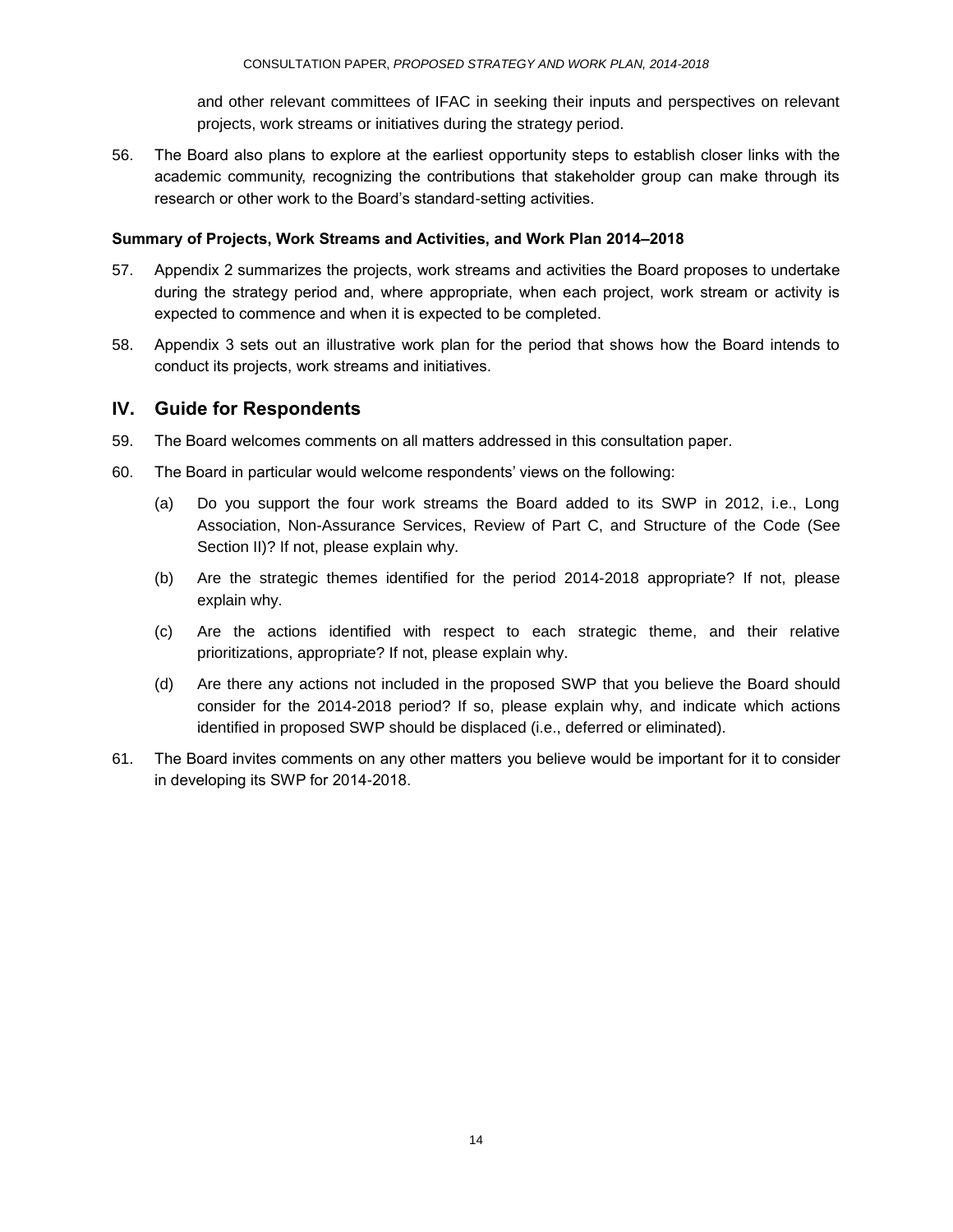#### **APPENDIX 1**

# **Context for the Ethics Board's Future Strategy**

#### *Strong Base of International Ethics Standards*

- 1. Over the past several years, the Board's strategic efforts have been focused on further developing the Code into a robust set of ethics standards for application by PAs globally. These efforts, which included the Independence  $I^9$  and Independence  $II^{10}$  projects as well as a drafting conventions project,<sup>11</sup> culminated in the July 2009 release of a revised Code that clarified requirements for all PAs and significantly strengthened the independence requirements for auditors. The revised Code, which became effective on January 1, 2011, maintains the Board's principles-based approach to setting ethics standards, supplemented by detailed requirements where necessary.
- 2. Since the release of the 2009 Code, the Board's efforts have been focused on fulfilling a number of commitments on its current SWP intended to further strengthen the Code. These efforts led to the release in March 2013 of revised standards addressing the topics of conflicts of interest and a breach of a requirement of the Code. Efforts continue apace in progressing the Board's work in a further area of high public interest need, specifically establishing appropriate standards for the conduct of PAs when they face identified or suspected non-compliance with laws and regulations.<sup>12</sup>
- 3. At the same time, the Board has pursued an active outreach agenda intended to *inter alia* support the adoption<sup>13</sup> of the revised Code around the world. The Board has also focused on developing and further enhancing relationships with international and national regulatory and auditor oversight bodies, and NSS, among other stakeholders. In addition, the Ethics Board staff has released a number of publications commissioned by the Board to support effective implementation of the revised Code.

#### *The External Environment – Key Trends, Influences and Challenges*

4. While a number of jurisdictions have already adopted the 2009 Code, proactive steps are being taken in many other jurisdictions around the world to adopt the revised Code. This movement is being aided in no small part by the International Federation of Accountants' (IFAC) Statement of

l

<sup>9</sup> The Independence I project led to a number of enhancements to the Code with respect to professional accountants performing assurance engagements, including extension of the independence requirements for audits of listed entities to all public interest entities, and strengthening of a number of provisions related to the provision of non-assurance services to audit clients.

<sup>&</sup>lt;sup>10</sup> The Independence II project resulted in further enhancements to the Code, particularly with respect to the provision of internal audit services to audit clients, and further guidance regarding both the relative size of total fees received from an audit client, and contingent fees.

<sup>&</sup>lt;sup>11</sup> The drafting conventions project led to enhancements to the Code as a result of the Board's adoption of new drafting conventions.

<sup>12</sup> Se[e http://www.ifac.org/ethics/projects/responding-suspected-illegal-act](http://www.ifac.org/ethics/projects/responding-suspected-illegal-act)

<sup>13</sup> IFAC's SMO 4, *IESBA Code of Ethics for Professional Accountants,* defines adoption as follows:

*Adoption* is concerned with the decision that international standards are appropriate for use in specific national financial reporting environments and with the actions necessary to effect those decisions, including incorporation into national requirements or requiring the use of international standards through law. Adoption may include a process to review draft international standards, translation, public exposure of proposed standards, approval, incorporation into national requirements as necessary, and promulgation of final standards, and, where applicable, a convergence process to eliminate or minimize differences between international and national standards.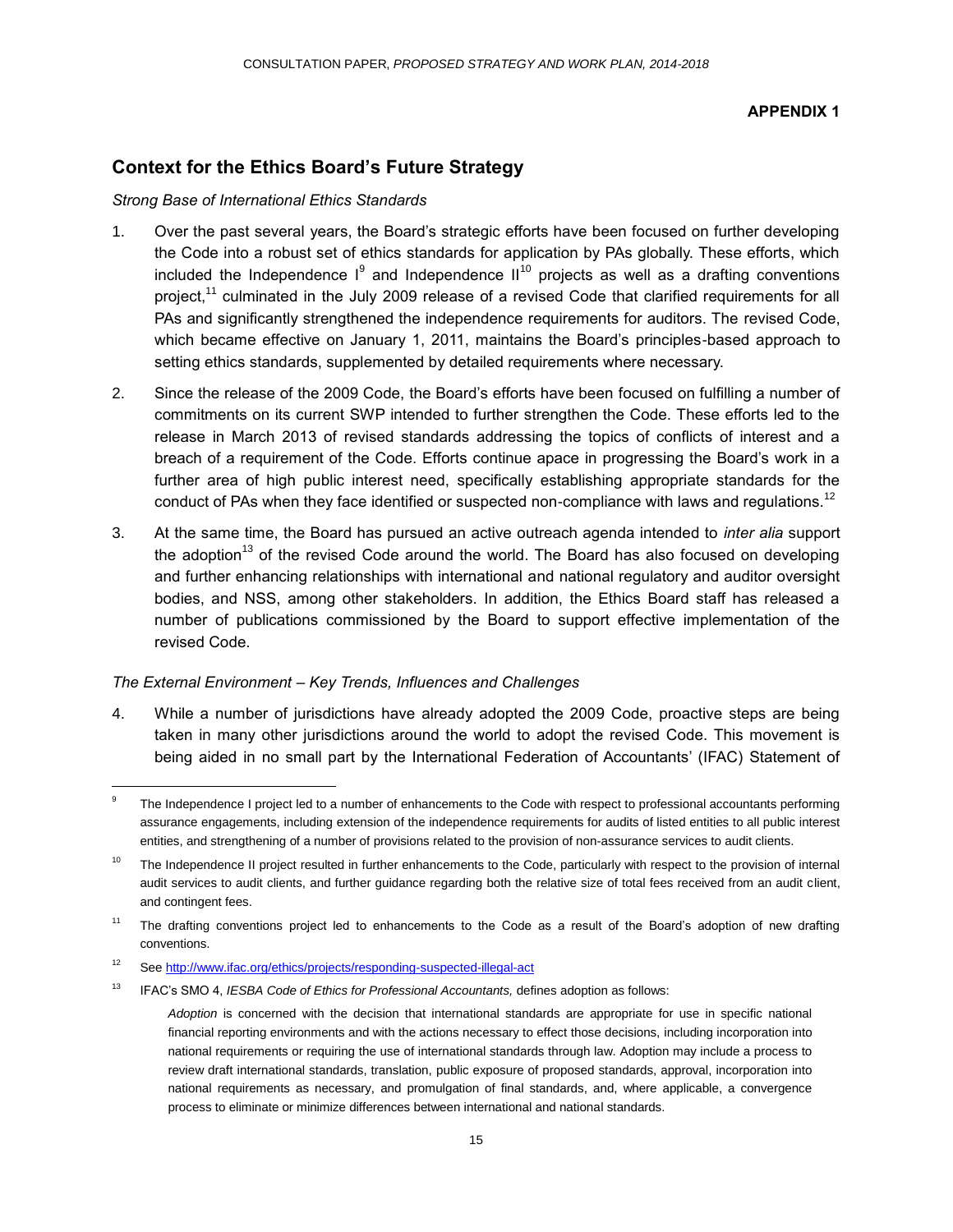Membership Obligation (SMO) 4, which requires IFAC member bodies to take actions to have the Code adopted and implemented in their jurisdictions in accordance with their levels of responsibility for ethics standards. This also represents an acknowledgement of the strong base of ethics standards that the revised Code has established. The Board, however, does not underestimate the challenges of adoption, given the diversity of national legal and regulatory frameworks, fragmented responsibilities for the promulgation of ethics standards at the national level in many jurisdictions, and the need for translation, among other reasons. These challenges emphasize the importance of the Board continuing to focus effort on facilitating adoption and implementation of the Code around the world.

- 5. A further relevant trend has been the increasing efforts of regulators and auditor oversight bodies at both international and national levels aimed at enhancing audit quality, consistent with their roles to protect the public interest. These efforts have manifested themselves in active policy agendas in a number of major jurisdictions such as the European Union, the US and Canada, seeking to reform the audit market or otherwise enhance audit quality, including through measures to further strengthen auditor independence. Additionally, organizations established to promote collaboration in regulatory activity, such as IFIAR, are focusing effort on better facilitating the sharing of knowledge and practical experiences of independent audit regulatory activity among their members, including with respect to inspections of accounting firms' compliance with ethics standards. Outreach to, and liaison with, the regulatory and auditor oversight community will be particularly important in understanding that community's expectations regarding the Board's standards and activities.
- 6. Finally, standards are also influenced by developments such as evolving technologies, increasing globalization, lowering of barriers to capital flows, and the continual evolution of financial reporting. These developments may, in particular, directly or indirectly affect the demand for, and nature of, services provided by PAs.

#### *The Ethics Board's Strategic Planning Horizon*

- 7. The Board's previous SWPs have historically covered three-year time spans. The Board proposes to extend the range of its strategy planning period to five years commencing in 2014 (i.e., 2014– 2018), recognizing that it generally takes a minimum of 18 months to develop and finalize a new SWP in accordance with due process.
- 8. The Board believes that this extended strategy period will provide stakeholders with a better understanding of the Board's medium to longer term priorities. It also will enable the Board to better identify priorities for its work plan in the light of its available resources, taking into account the time needed to develop standards with due process. This planning horizon would, however, not preclude the Board from undertaking further consultations with stakeholders should the need arise to make a substantial change to the SWP in response to developments in the external environment.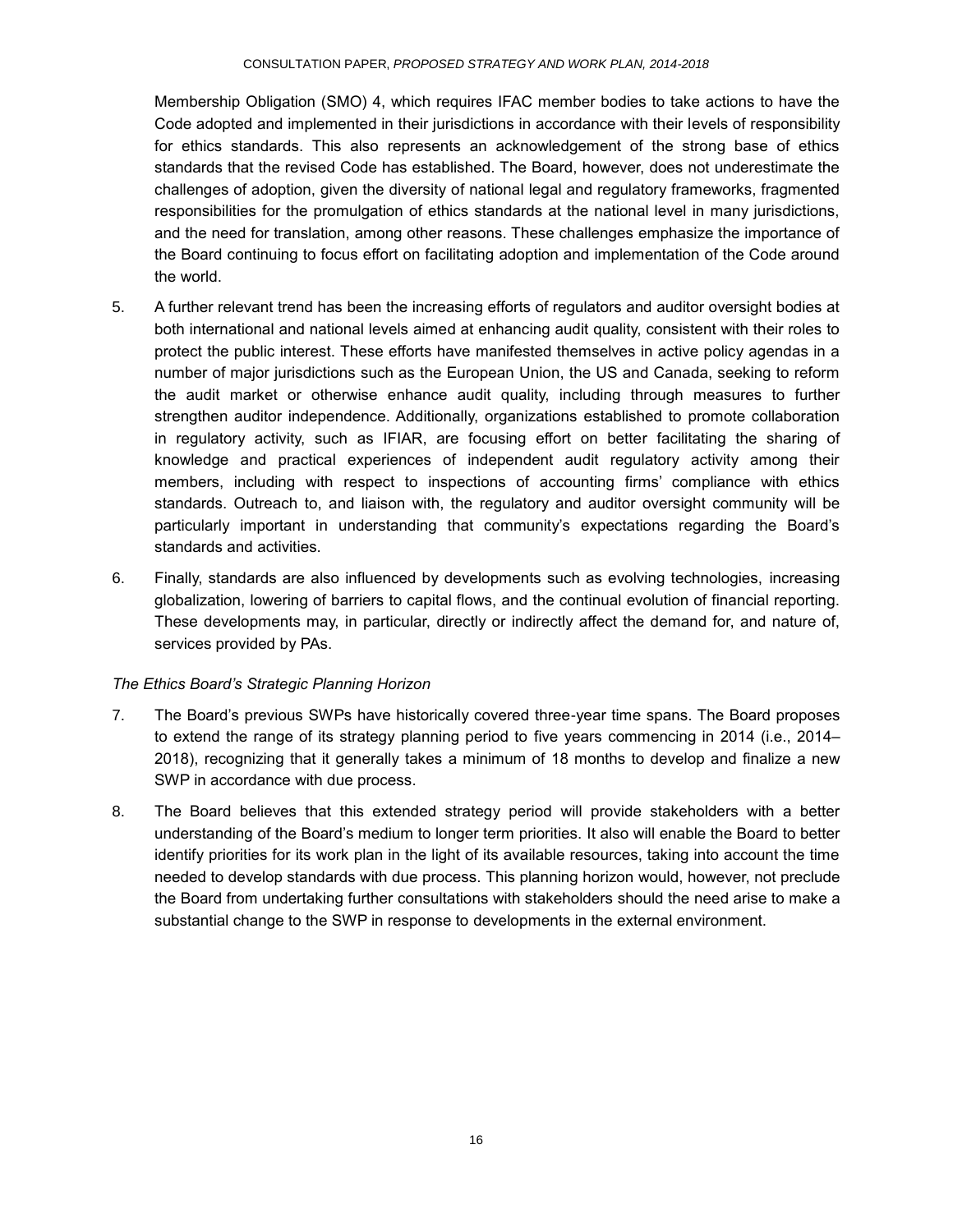#### **APPENDIX 2**

# **Projects, Work Streams and Activities for 2014-2018**

|                  | <b>Project/Work Stream/Activity</b>                                                                                                                                                                                                                      | <b>Expected Start</b> <sup>14</sup> | <b>Expected Completion<sup>15</sup></b> |
|------------------|----------------------------------------------------------------------------------------------------------------------------------------------------------------------------------------------------------------------------------------------------------|-------------------------------------|-----------------------------------------|
|                  | <b>Maintaining a high-quality Code of Ethics for application by PAs globally</b>                                                                                                                                                                         |                                     |                                         |
|                  | <b>Current Projects/Work Streams</b>                                                                                                                                                                                                                     |                                     |                                         |
|                  | Responding to Non-Compliance with Laws and Regulations <sup>16</sup>                                                                                                                                                                                     | Commenced Q4 2009                   | Q1 2016                                 |
|                  | Develop appropriate requirements and guidance for professional accountants<br>regarding how to respond in situations where they encounter non-compliance with<br>laws and regulations.                                                                   |                                     |                                         |
| Long Association |                                                                                                                                                                                                                                                          | Commenced Q4 2012                   | Q <sub>2</sub> 2015                     |
|                  | Review the long association provisions in Section 290 of the Code to ensure that they<br>continue to provide robust and appropriate safeguards against the familiarity and self-<br>interest threats arising from long association with an audit client. |                                     |                                         |
|                  | Issues being considered under this work stream include:                                                                                                                                                                                                  |                                     |                                         |
| $\circ$          | How to strengthen the general framework of principles regarding long<br>association;                                                                                                                                                                     |                                     |                                         |
| $\circ$          | Whether and, if so, to what extent to increase the duration of the cooling-off<br>period from the current two years for rotated key audit partners with respect to<br>audits of public interest entities;                                                |                                     |                                         |
| $\circ$          | Permissible activities that may be undertaken by the rotated individual relative to<br>the audit client during cooling-off period;                                                                                                                       |                                     |                                         |
| $\circ$          | Who should be subject to rotation; and                                                                                                                                                                                                                   |                                     |                                         |
| $\circ$          | The nature and extent of involvement of those charged with governance in the                                                                                                                                                                             |                                     |                                         |

<sup>&</sup>lt;sup>14</sup> Start date represents date project proposal formally approved or expected to be approved.

<sup>&</sup>lt;sup>15</sup> The actual completion date may vary depending on the progress of the project or work stream and the need to adhere to due process.

<sup>16</sup> Formerly called *Responding to a Suspected Illegal Act*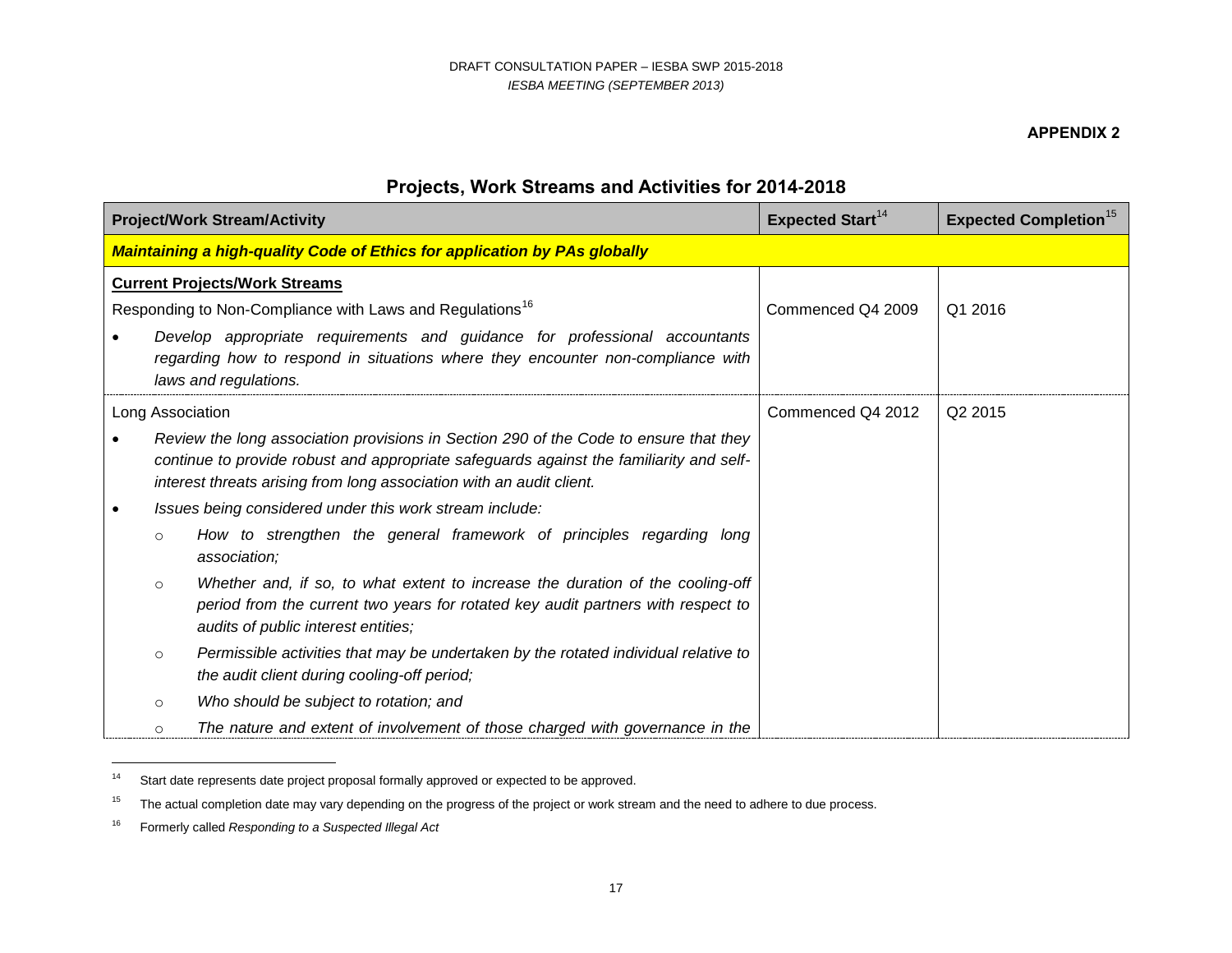|         | <b>Project/Work Stream/Activity</b>                                                                                                                                                                                                                               | <b>Expected Start</b> <sup>14</sup> | <b>Expected Completion</b> <sup>15</sup> |
|---------|-------------------------------------------------------------------------------------------------------------------------------------------------------------------------------------------------------------------------------------------------------------------|-------------------------------------|------------------------------------------|
|         | rotation decision.                                                                                                                                                                                                                                                |                                     |                                          |
|         | <b>Non-Assurance Services</b>                                                                                                                                                                                                                                     | Commenced Q3 2013                   | Q2 2015                                  |
|         | Review the non-assurance services provisions in Sections 290 and 291 of the Code to<br>ensure that they continue to support a rigorous approach to independence for<br>assurance services, particularly audits of financial statements.                           |                                     |                                          |
|         | In particular, this work stream will focus on the following topics:                                                                                                                                                                                               |                                     |                                          |
| $\circ$ | Clarification of the provisions in Section 290, Independence-Audit and Review<br>Engagements, addressing management responsibilities;                                                                                                                             |                                     |                                          |
| $\circ$ | Clarification of the concept of "routine and mechanical" services relating to the<br>preparation of accounting records and financial statements; and                                                                                                              |                                     |                                          |
| $\circ$ | A review of the emergency exception provisions in the Code pertaining both to<br>accounting and bookkeeping services, and to taxation services.                                                                                                                   |                                     |                                          |
|         | Part C of the Code                                                                                                                                                                                                                                                | Commenced Q1 2013                   | Phase I - Q2 2016                        |
|         | Undertake a review of Part C of the Code to ensure that its provisions as they apply to<br>PAIBs remain appropriate and are robust.                                                                                                                               |                                     | Phase II - Q4 2018                       |
|         | In particular, this work stream will focus on the following topics:                                                                                                                                                                                               |                                     |                                          |
| $\circ$ | Pressure by superiors and others to engage in unethical or illegal acts (Phase I);                                                                                                                                                                                |                                     |                                          |
| $\circ$ | The responsibility of PAIBs to produce financial reports that are faithful<br>representations of the economics of transactions, and associated matters<br>(Phase I); and                                                                                          |                                     |                                          |
| $\circ$ | Facilitation payments and bribes (Phase II).                                                                                                                                                                                                                      |                                     |                                          |
|         | <b>New Work Stream</b>                                                                                                                                                                                                                                            |                                     |                                          |
|         | Guidance Regarding Safeguards in the Code                                                                                                                                                                                                                         | Commencing Q2 2015                  | Q2 2018                                  |
|         | Review the safeguards in the Code from the perspectives of appropriateness and<br>effectiveness, and consider whether changes should be made, including whether<br>additional safeguards should be specified or whether existing safeguards should be<br>removed. |                                     |                                          |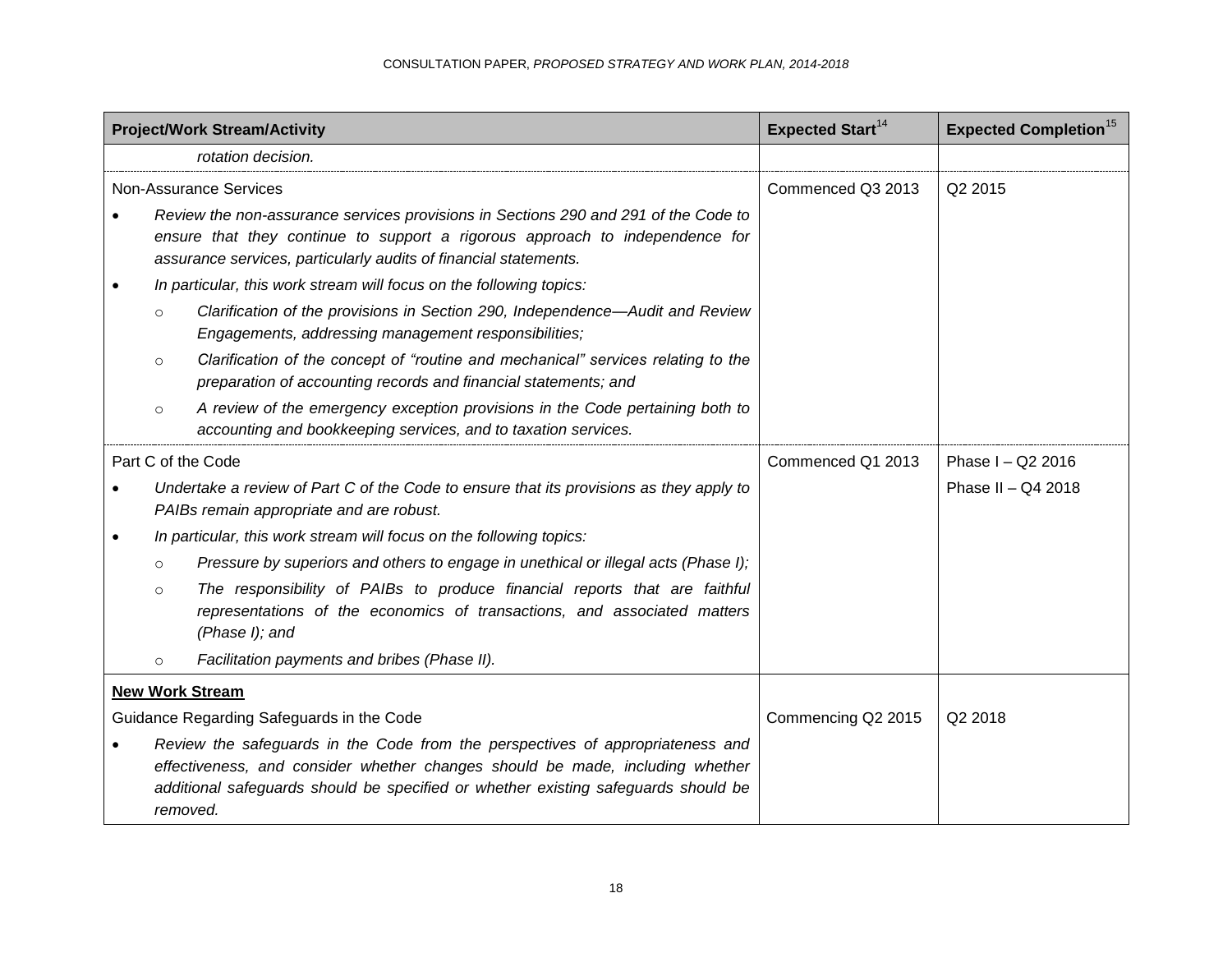| <b>Project/Work Stream/Activity</b>                                                                                                                                  | <b>Expected Start<sup>14</sup></b>         | <b>Expected Completion<sup>15</sup></b> |  |  |
|----------------------------------------------------------------------------------------------------------------------------------------------------------------------|--------------------------------------------|-----------------------------------------|--|--|
| <b>New Work Stream</b>                                                                                                                                               |                                            |                                         |  |  |
| <b>Audit Quality</b>                                                                                                                                                 | be determined in<br>To:                    | determined in<br>To be                  |  |  |
| Review the final recommendations from the IAASB's Audit Quality project and<br>consider whether any actions are needed in response to them.                          | 2014<br>prior<br>to<br>finalization of SWP | 2014 prior to finalization<br>of SWP    |  |  |
| Promoting and facilitating the adoption and effective implementation of the Code                                                                                     |                                            |                                         |  |  |
| <b>Current Work Stream</b>                                                                                                                                           |                                            |                                         |  |  |
| Structure of the Code                                                                                                                                                | Q2 2014                                    | Q2 2017                                 |  |  |
| Identify and recommend to the IESBA ways to improve the usability of the Code,<br>thereby facilitating adoption, effective implementation and consistent application |                                            |                                         |  |  |
| <b>Ongoing Activities</b>                                                                                                                                            |                                            |                                         |  |  |
| Enforceability <sup>17</sup> and related matters                                                                                                                     | Ongoing                                    |                                         |  |  |
| Engage with regulatory stakeholders and consider development of appropriate<br>publications to convey the IESBA's views on such matters.                             |                                            |                                         |  |  |
| Enhancing understanding of the extent of adoption of the Code                                                                                                        | Ongoing                                    |                                         |  |  |
| Stakeholder outreach                                                                                                                                                 |                                            | Ongoing                                 |  |  |
| Development of staff publications in support of adoption and effective implementation of the                                                                         |                                            | Ongoing                                 |  |  |
| Code and to raise awareness and understanding of the Code among investors and other<br>stakeholders                                                                  |                                            |                                         |  |  |
| <b>Evolving the Code for continued relevance in a changing global environment</b>                                                                                    |                                            |                                         |  |  |
| <b>New Work Stream</b>                                                                                                                                               |                                            |                                         |  |  |
| <b>Collective Investment Vehicles</b>                                                                                                                                | Commencing Q2 2015                         | Q2 2017                                 |  |  |
| Review the application of the "related entity" definition in the Code to CIVs when firms                                                                             |                                            |                                         |  |  |
| audit the underlying funds, the sponsor/advisor of the funds, or both, and consider                                                                                  |                                            |                                         |  |  |

<sup>&</sup>lt;sup>17</sup> The topic of enforceability will also be addressed in some respects under the Structure of the Code and Non-Assurance Services work streams.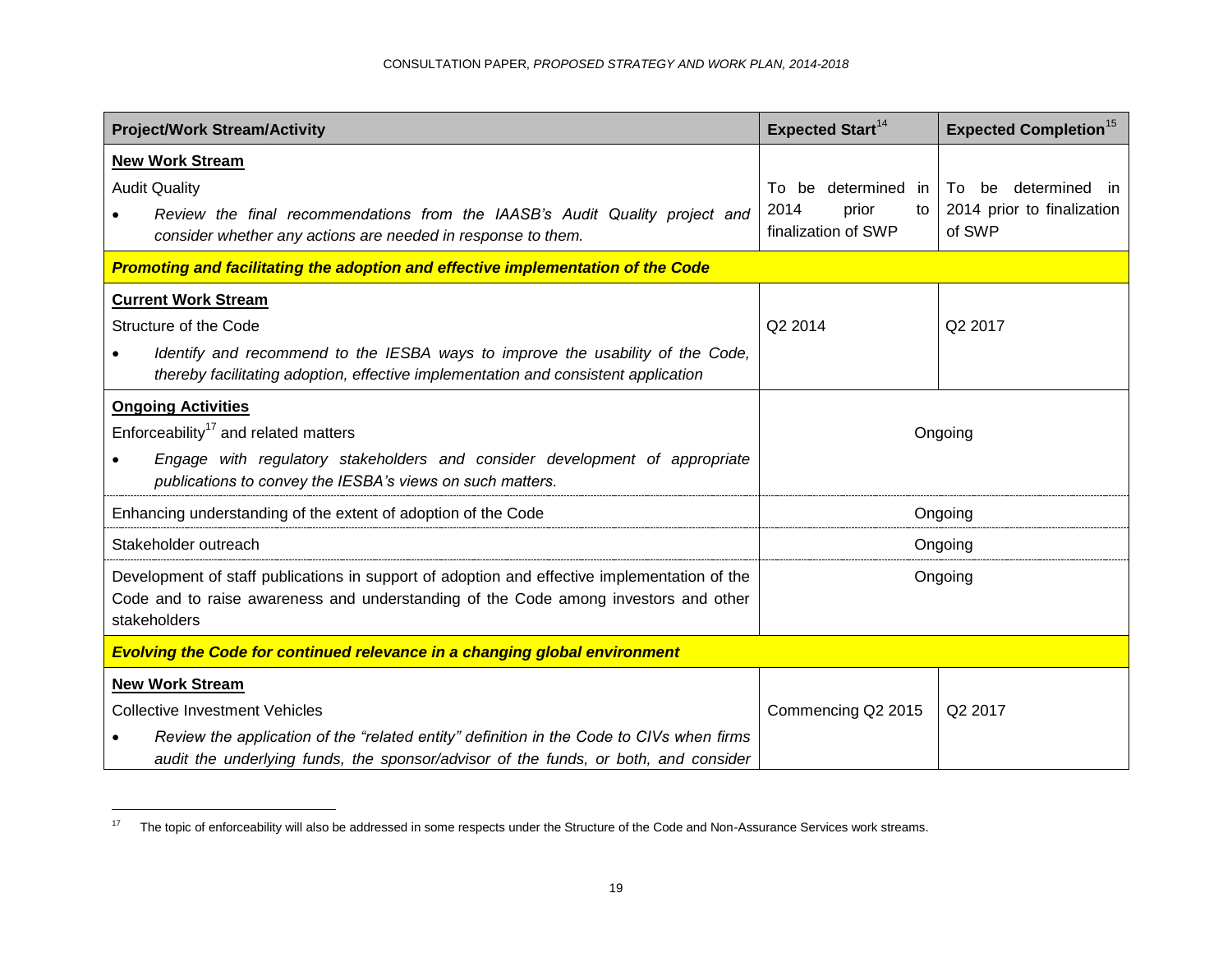| <b>Project/Work Stream/Activity</b>                                                                                                                                                              | <b>Expected Start</b> <sup>14</sup> | <b>Expected Completion</b> <sup>15</sup> |  |
|--------------------------------------------------------------------------------------------------------------------------------------------------------------------------------------------------|-------------------------------------|------------------------------------------|--|
| whether changes are needed or whether further guidance should be developed.                                                                                                                      |                                     |                                          |  |
| <b>New Work Stream</b><br>Fee Dependency<br>Undertake a review of the topic of fee dependency and consider actions that may be<br>appropriate to address identified issues.                      | Commencing Q1 2017                  | Q <sub>2</sub> 2019                      |  |
| <b>Ongoing Activity</b><br><b>Emerging issues</b><br>Consider emerging issues brought forward by the standing Emerging Issues and<br>Outreach working group.                                     | Ongoing                             |                                          |  |
| <b>Increasing engagement and cooperation with key stakeholders</b>                                                                                                                               |                                     |                                          |  |
| <b>Ongoing Activities</b><br>Active liaison with key stakeholders, including international regulators and auditor oversight<br>bodies, NSS, firms (including SMPs), PAIBs and other stakeholders |                                     | Ongoing                                  |  |
| Strengthening of links with the academic community                                                                                                                                               |                                     | Ongoing                                  |  |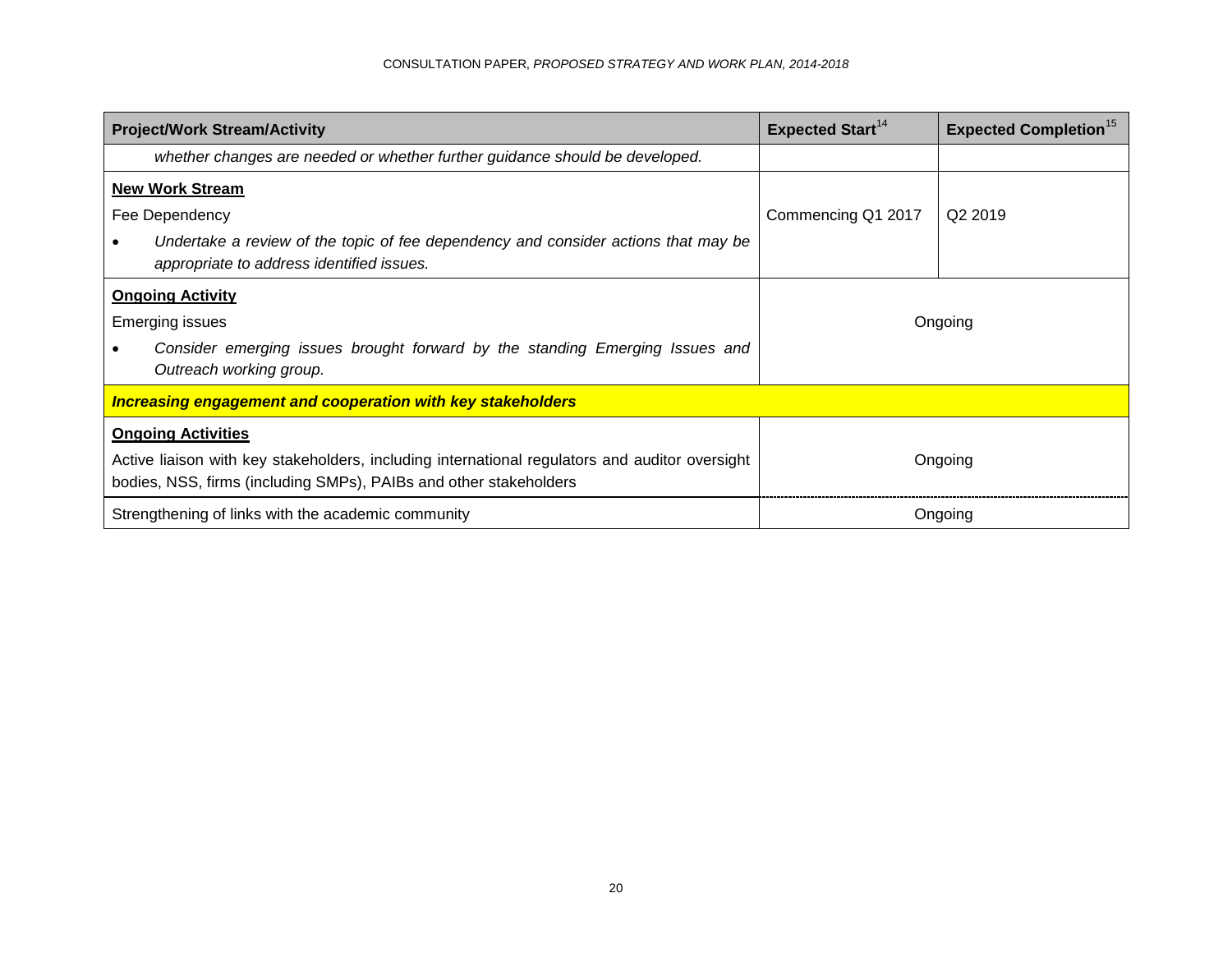# **APPENDIX 3**

# **Illustrative IESBA Work Plan 2014-2018**<sup>18</sup>

| <b>PROJECTS/WORK STREAMS<sup>19</sup></b>                 |                         | Dec-2013 $^{20}$          |             |                  | Apr-2014                             |                         | <b>Jul-2014</b>                                       |
|-----------------------------------------------------------|-------------------------|---------------------------|-------------|------------------|--------------------------------------|-------------------------|-------------------------------------------------------|
| Responding to Non-Compliance with Laws<br>and Regulations | S                       | First read re- $ED21$     |             | 4                | Update                               | ₹<br>$\blacksquare$     | Update                                                |
| Long Association                                          | $\overline{\mathbf{S}}$ | <b>Issues</b>             | 201         | $\overline{201}$ | First read                           | $\overline{\mathbf{S}}$ | Approve ED                                            |
| Non-Assurance Services                                    | $\mathbf{\hat{z}}$      | <b>Issues</b>             | ē           | March            | First read                           |                         | Approve ED                                            |
| Part C - Phase I                                          | ठ<br>ē۵                 | <b>Issues</b>             | g<br>ပ      |                  | First read                           | ಕ<br>ā                  | Second read                                           |
| Structure of the Code                                     | PIOB                    | <b>Preliminary Report</b> | $\tilde{c}$ | PIOB             | Final report and<br>project proposal | PIOB                    | First read draft CP/ED-<br>Independence <sup>22</sup> |
| Strategy and Work Plan 2014-2018                          |                         | <b>Approve CP</b>         |             |                  | Full review of CP<br>responses       |                         | Approve final                                         |

| <b>OTHER INITIATIVE</b>      | Dec-2013          | Apr-2014          | <b>Jul-2014</b> |
|------------------------------|-------------------|-------------------|-----------------|
| Emerging Issues and outreach | Approve Processes | <b>Discussion</b> |                 |

ED: Exposure draft; CP: Consultation paper

<sup>&</sup>lt;sup>18</sup> This illustrative work plan is only intended to show how the IESBA plans to carry out its various projects and initiatives during the strategy period. The actual work plan is dynamic and is influenced by the progress achieved on the IESBA's various projects, work streams and initiatives, and may change in response to external developments. The illustrative work plan does not include activities of a regular and an ongoing nature such as stakeholder liaison (other than the Emerging Issues and Outreach Initiative). The work plan for the next four quarters is updated on a quarterly basis and can be accessed at[: https://www.ifac.org/sites/default/files/uploads/IESBA/IESBA-Project-Timetable.pdf.](https://www.ifac.org/sites/default/files/uploads/IESBA/IESBA-Project-Timetable.pdf)

<sup>&</sup>lt;sup>19</sup> The illustrative work plan currently excludes a potential work stream on Audit Quality, the nature, prioritization and timing of which the IESBA anticipates determining in the light of the final recommendations from the IAASB's Audit Quality project, prior to finalizing the SWP.

 $20$  The actual work plan for December 2013 is shown for information only.

 $21$  Subject to the IESBA determining that re-exposure would be necessary

<sup>&</sup>lt;sup>22</sup> Exposure draft assumed to be limited to a restructured Section 290 on independence, subject to IESBA discussion in 2014.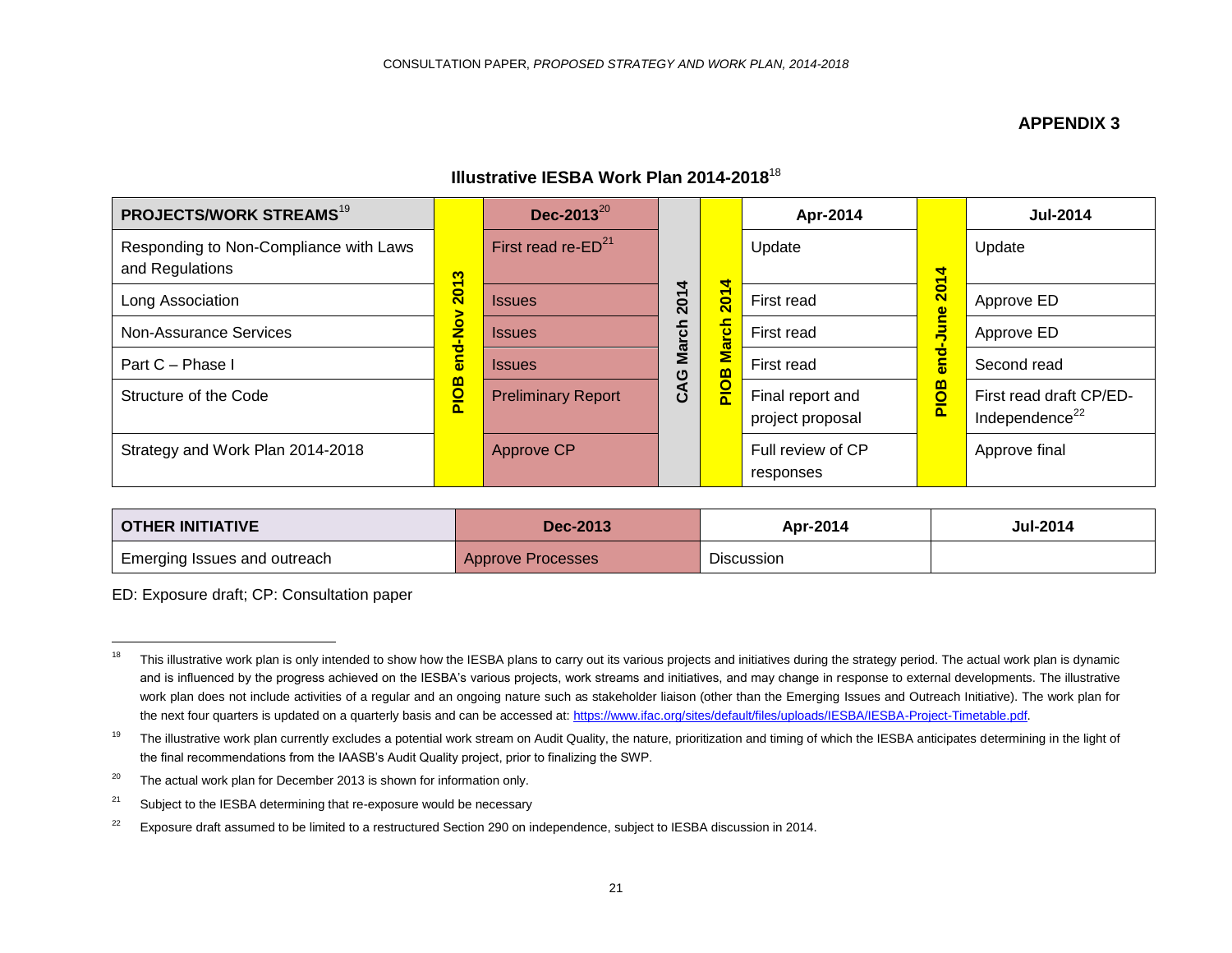# **October 2014 – June 2015**

| <b>PROJECTS/WORK STREAMS</b>                              |                                     |                  | Oct-2014                          |                       | <b>Jan-2015</b>   |                                     |                     | Apr-2015                                              | <b>Jun-2015</b>                |                       |
|-----------------------------------------------------------|-------------------------------------|------------------|-----------------------------------|-----------------------|-------------------|-------------------------------------|---------------------|-------------------------------------------------------|--------------------------------|-----------------------|
| Responding to Non-Compliance<br>with Laws and Regulations |                                     |                  | Second-read<br>re-ED              |                       | Approve re-ED     |                                     |                     |                                                       | Full review                    |                       |
| Long Association                                          |                                     |                  |                                   |                       | Full review       |                                     |                     | First read post-ED                                    | Approve final                  |                       |
| <b>Non-Assurance Services</b>                             |                                     |                  |                                   |                       | Full review       |                                     |                     | First read post-ED                                    | Approve final                  |                       |
| Part C - Phase I                                          |                                     | 4<br><b>201</b>  | Approve ED                        | 4                     |                   | <b>B</b> <sub>3</sub><br><b>201</b> | $2015^{24}$         | Update                                                | Full review                    | $\overline{5}$<br>201 |
| Part C - Phase II                                         | 2014                                |                  |                                   | 201.                  | Update            |                                     |                     | <b>Issues</b>                                         |                                |                       |
| Structure of the Code                                     | Sept<br>$\mathbf{A}$<br>$\mathbf C$ | mid-Sept<br>PIOB | Approve<br>CP/ED-<br>Independence | $\frac{1}{2}$<br>PIOB | Update            | <b>Feb/March</b><br>PIOB            | <b>March</b><br>CAG | Full review of<br>responses to CP/ED-<br>Independence | <b>Discussion</b>              | end-June<br>PIOB      |
|                                                           |                                     |                  |                                   |                       |                   |                                     |                     |                                                       |                                |                       |
| <b>New Work Stream (CIVs)</b>                             |                                     |                  |                                   |                       | <b>Discussion</b> |                                     |                     | Approve project<br>proposal                           | <b>Issues</b>                  |                       |
| <b>New Work Stream</b><br>(Safeguards)                    |                                     |                  |                                   |                       | <b>Discussion</b> |                                     |                     | <b>Discussion</b>                                     | Approve<br>project<br>proposal |                       |

| <b>OTHER INITIATIVE</b>      | Oct-2014          | <b>Jan-2015</b> | Apr-2015          | <b>Jun-2015</b> |
|------------------------------|-------------------|-----------------|-------------------|-----------------|
| Emerging Issues and outreach | <b>Discussion</b> |                 | <b>Discussion</b> |                 |

 $23$  The timing of PIOB meetings from 2015 onwards is tentative and to be determined by the PIOB.

 $24$  The timing of CAG meetings from 2015 onwards is tentative and to be determined by the CAG.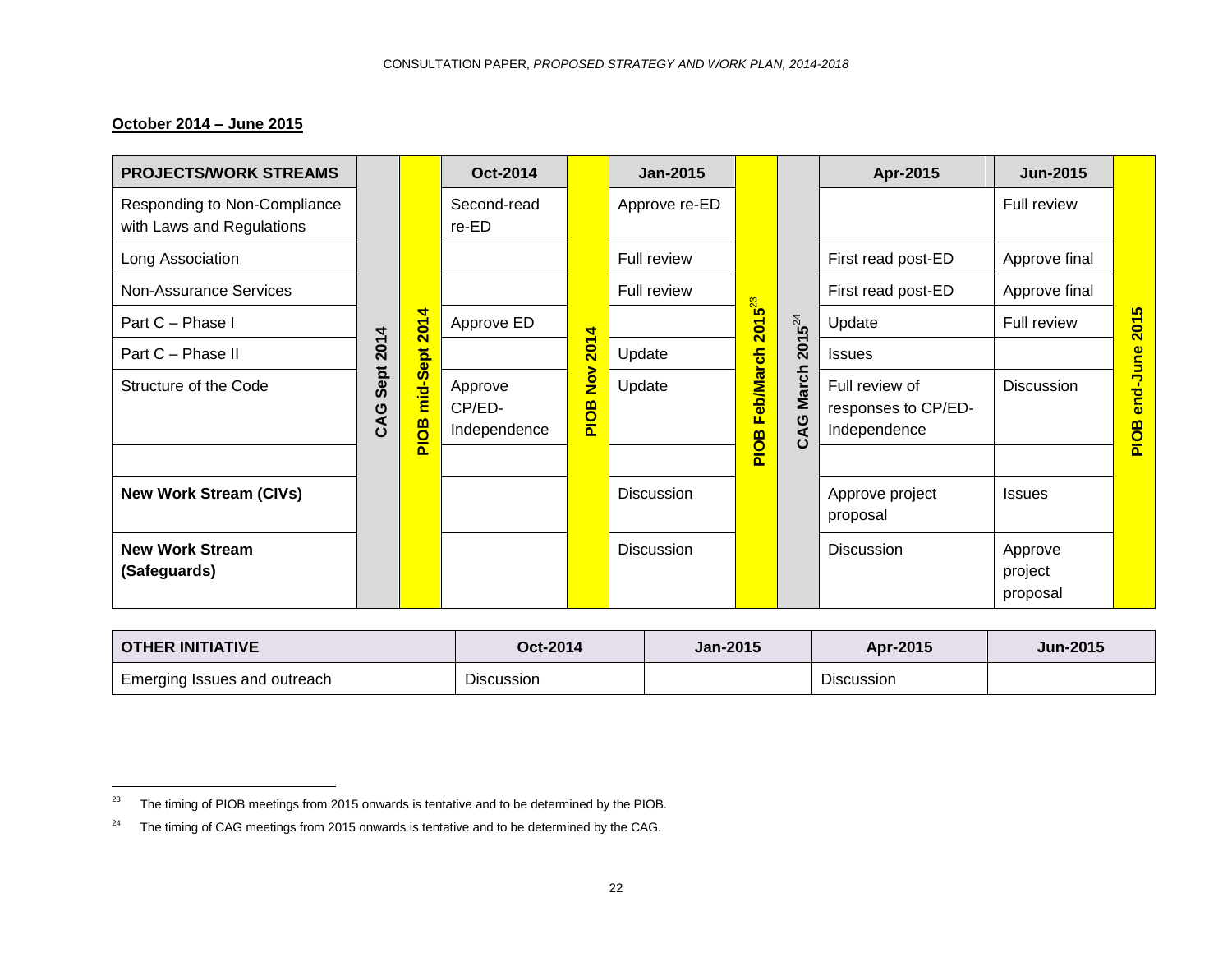# **October 2015 – June 2016**

| <b>PROJECTS/WORK STREAMS</b>                              |             |                  | Oct-2015                           |                                                | <b>Jan-2016</b>                                                                       |                          |                                     | Apr-2016      | <b>Jun-2016</b> |                         |
|-----------------------------------------------------------|-------------|------------------|------------------------------------|------------------------------------------------|---------------------------------------------------------------------------------------|--------------------------|-------------------------------------|---------------|-----------------|-------------------------|
| Responding to Non-Compliance with<br>Laws and Regulations |             |                  | First read post-<br>re-ED          |                                                | Approve final                                                                         |                          |                                     |               |                 |                         |
| Part C - Phase I                                          |             |                  | First read post-                   |                                                | Second read                                                                           |                          |                                     | Approve final |                 |                         |
|                                                           |             | 5                | ED                                 | 5                                              | post-ED                                                                               | 2016                     |                                     |               |                 | $\bullet$               |
| Part C - Phase II                                         | ທ<br>201    | 201              |                                    | $\overline{\delta}$<br>$\overline{\mathbf{N}}$ |                                                                                       |                          | 2016                                |               | <b>Issues</b>   | 201                     |
| Structure of the Code                                     | Sept<br>CAG | mid-Sept<br>PIOB | First read Parts A<br>and $B^{25}$ | mid-Nov<br>PIOB                                | Approve ED-<br>Parts A and B,<br>and final<br>restructured<br>Independence<br>section | <b>Feb/March</b><br>PIOB | <b>March</b><br>ပ<br>$\mathfrak{L}$ |               | Update          | end-June<br><b>BOIA</b> |
| <b>New Work Stream (CIVs)</b>                             |             |                  | First read                         |                                                | Second read                                                                           |                          |                                     | Approve ED    |                 |                         |
| <b>New Work Stream (Safeguards)</b>                       |             |                  |                                    |                                                | <b>Issues</b>                                                                         |                          |                                     | <b>Issues</b> | First read      |                         |
| <b>New Work Stream (Fee</b><br>Dependency)                |             |                  |                                    |                                                |                                                                                       |                          |                                     |               | Discussion      |                         |

| <b>OTHER INITIATIVE</b>                   | Oct-2015   | <b>Jan-2016</b> | Apr-2016          | <b>Jun-2016</b> |
|-------------------------------------------|------------|-----------------|-------------------|-----------------|
| <sup>1</sup> Emerging Issues and outreach | Discussion |                 | <b>Discussion</b> |                 |

<sup>&</sup>lt;sup>25</sup> Assumed to be Part A and rest of Part B excluding Section 290; Part C assumed to be addressed under work stream to review Part C of the Code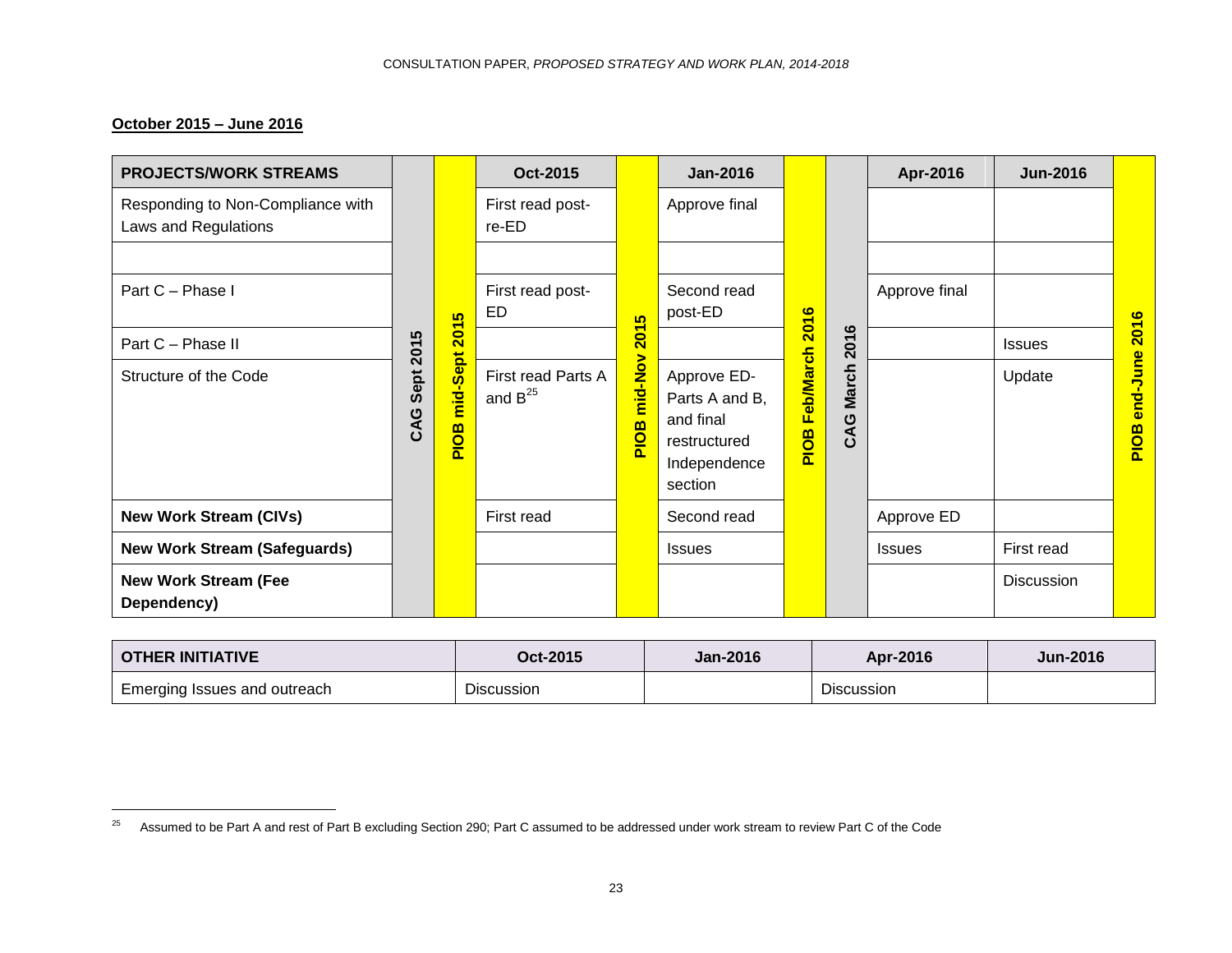# **October 2016 – June 2017**

| <b>PROJECTS/WORK STREAMS</b>               |           |                                                                 | Oct-2016                                                                  |                                                                 | <b>Jan-2017</b>                         |                                                                             |              | Apr-2017                                                          | <b>June-2017</b>               |                                                     |
|--------------------------------------------|-----------|-----------------------------------------------------------------|---------------------------------------------------------------------------|-----------------------------------------------------------------|-----------------------------------------|-----------------------------------------------------------------------------|--------------|-------------------------------------------------------------------|--------------------------------|-----------------------------------------------------|
| Part C - Phase II                          |           |                                                                 | First read                                                                |                                                                 | Second read                             |                                                                             |              | Approve ED                                                        |                                |                                                     |
| Structure of the Code                      | 2016      | $\bullet$<br>$\overline{\phantom{0}}$<br>$\overline{20}$<br>ēpt | Full review of<br>responses to<br>ED-Parts A and<br>B                     | $\overline{6}$<br>$\overline{\mathbf{5}}$<br>$\bar{\mathbf{N}}$ | First read post-<br>ED Parts A and<br>B | $\blacktriangleright$<br>$\overline{\phantom{0}}$<br>$\bf \overline{\bf 8}$ | 2017         | Second read<br>post-ED Parts<br>A and B<br>First read post-<br>ED | Approve Final<br>Parts A and B | $\blacktriangleright$<br>$\overline{201}$<br>Φ<br>Ŝ |
| <b>New Work Stream (CIVs)</b>              | Sept<br>ပ | <u>ທ</u><br>$\frac{1}{2}$<br>Ξ                                  | Update                                                                    | <u>ioN-p</u><br>c<br>Ф                                          | <b>Full review</b>                      | Feb/March                                                                   | <b>March</b> |                                                                   | Approve Final                  | l <sub>c-ba</sub>                                   |
| <b>New Work Stream (Safeguards)</b>        | ဦ         | <b>ao</b><br>$\mathbf{a}$                                       | മ<br>$\frac{\overline{\mathsf{O}}}{\overline{\mathsf{D}}}$<br>Second read | Approve ED                                                      | PIOB                                    | CAG I                                                                       |              | Update                                                            | <b>PIOB</b>                    |                                                     |
| <b>New Work Stream (Fee</b><br>Dependency) |           |                                                                 | <b>Discussion</b>                                                         |                                                                 | Approve<br>project<br>proposal          |                                                                             |              | <b>Issues</b>                                                     | First read                     |                                                     |
| Strategy and Work Plan 2019-2023           |           |                                                                 | Approve survey                                                            |                                                                 |                                         |                                                                             |              |                                                                   | Full review                    |                                                     |

| <b>OTHER INITIATIVE</b>      | Oct-2016          | <b>Jan-2017</b> | Apr-2017          | <b>Jun-2017</b> |
|------------------------------|-------------------|-----------------|-------------------|-----------------|
| Emerging Issues and outreach | <b>Discussion</b> |                 | <b>Discussion</b> |                 |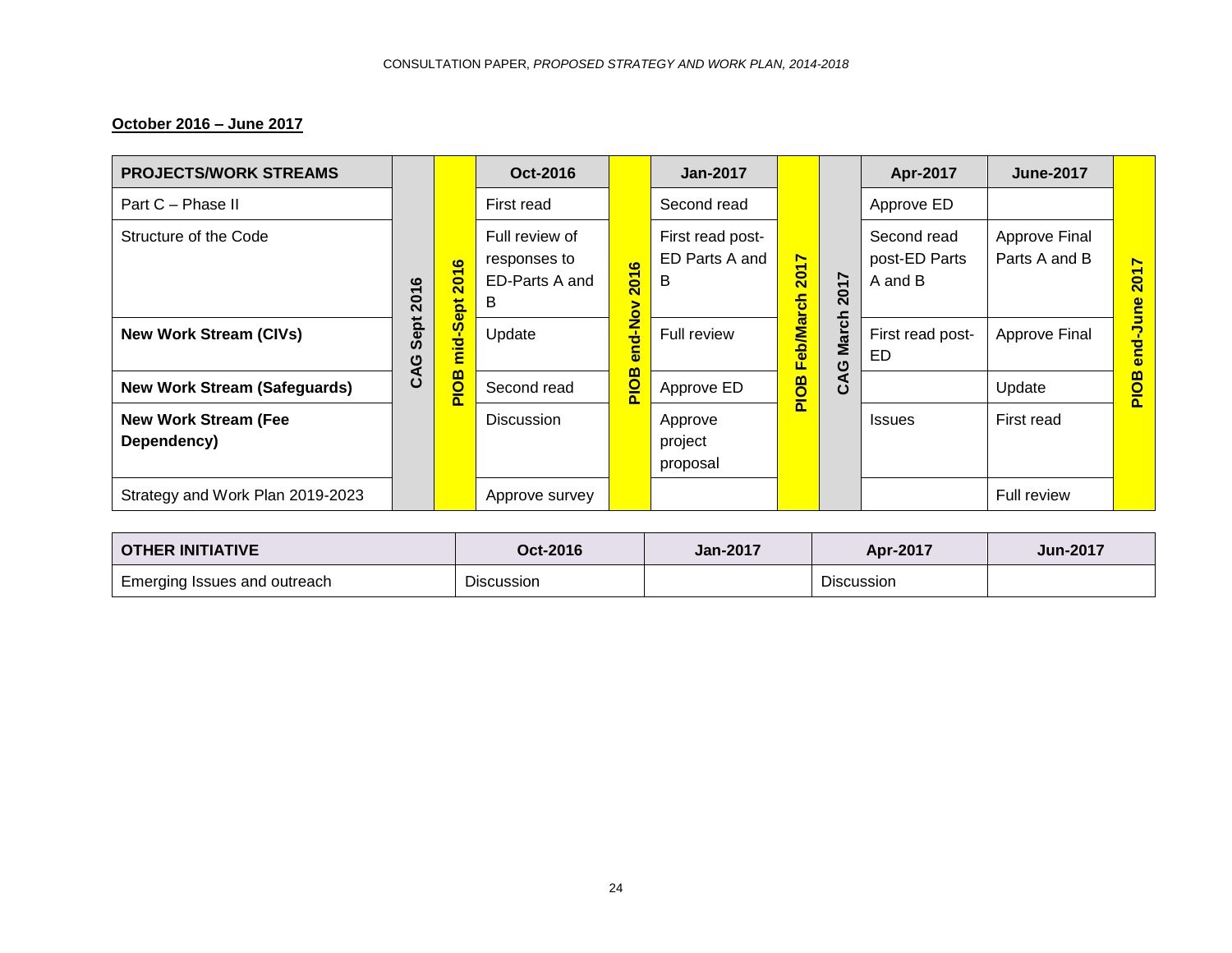# **October 2017 – June 2018**

| <b>PROJECTS/WORK STREAMS</b>               |          |           | Oct-2017    |                                                     | Jan-2018               |                                   |                                                                 | Apr-2018               | <b>June-2018</b>       |                                                       |
|--------------------------------------------|----------|-----------|-------------|-----------------------------------------------------|------------------------|-----------------------------------|-----------------------------------------------------------------|------------------------|------------------------|-------------------------------------------------------|
| Part C of the Code - Phase II              | ∼<br>201 | 0<br>๙    | Update      | $\overline{\phantom{0}}$<br>$\overline{\mathbf{S}}$ | Full review            | $\infty$<br><u>ន</u><br>$\bullet$ | $\infty$<br>$\overline{\phantom{0}}$<br>$\overline{\mathbf{S}}$ | First read post-<br>ED | Second read<br>post-ED | $\infty$<br>$\bullet$<br>$\overline{\mathbf{c}}$<br>ወ |
| <b>New Work Stream (Safeguards)</b>        | Sept     | ಠ<br>-    | Full review | o<br>z<br>ō<br>۵                                    | First read post-<br>ED | g<br>$\overline{\mathbf{a}}$      | 동<br>Σã                                                         | Second read<br>post-ED | Approve final          |                                                       |
| <b>New Work Stream (Fee</b><br>Dependency) | ပ        | <u>π.</u> | Second read | BO<br>ñ.                                            | Approve ED             | $\mathbf{m}$<br>ñ                 | ტ<br>ပိ                                                         |                        | Update                 |                                                       |
| Strategy and Work Plan 2019-2023           |          |           | First read  |                                                     | Approve CP             |                                   |                                                                 |                        | Full review            |                                                       |

| <b>OTHER INITIATIVE</b>             | Oct-2017          | <b>Jan-2018</b> | Apr-2018          | <b>Jun-2018</b> |
|-------------------------------------|-------------------|-----------------|-------------------|-----------------|
| <b>Emerging Issues and outreach</b> | <b>Discussion</b> |                 | <b>Discussion</b> |                 |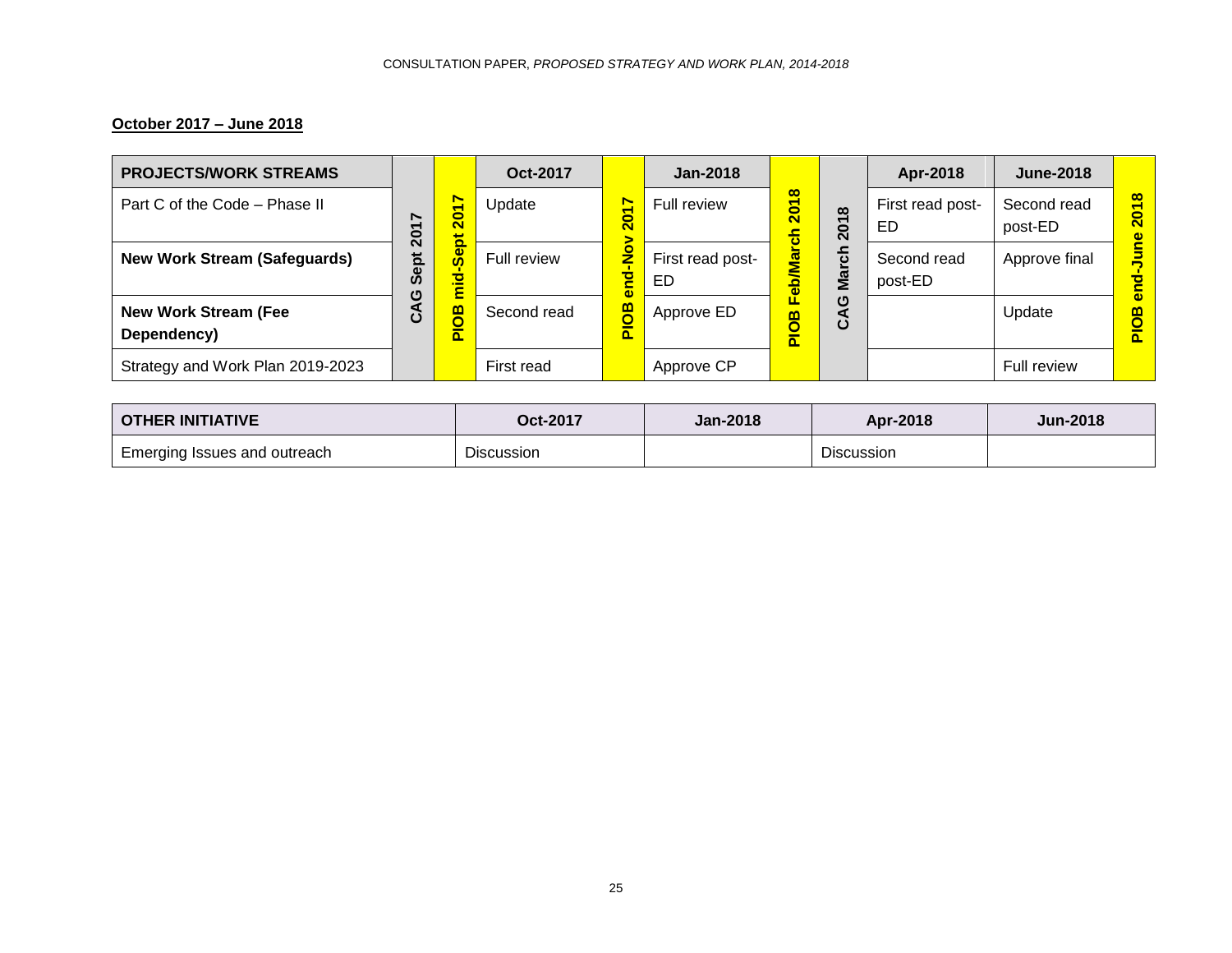# **October 2018**

| <b>PROJECTS/WORK STREAMS</b>               | $\infty$<br>201 | ъ                                    | Oct-2018      |                    |  |
|--------------------------------------------|-----------------|--------------------------------------|---------------|--------------------|--|
| Part C of the Code - Phase II              |                 | $\infty$                             | Approve final | $\frac{8}{2}$<br>œ |  |
| <b>New Work Stream (Fee</b><br>Dependency) | Sept<br>Q       | $\frac{1}{2}$<br>$\overline{5}$<br>മ | Full review   | m                  |  |
| Strategy and Work Plan 2019-2023           |                 |                                      | Approve final |                    |  |

| <b>OTHER INITIATIVE</b>      | Oct-2018          |  |  |
|------------------------------|-------------------|--|--|
| Emerging Issues and outreach | <b>Discussion</b> |  |  |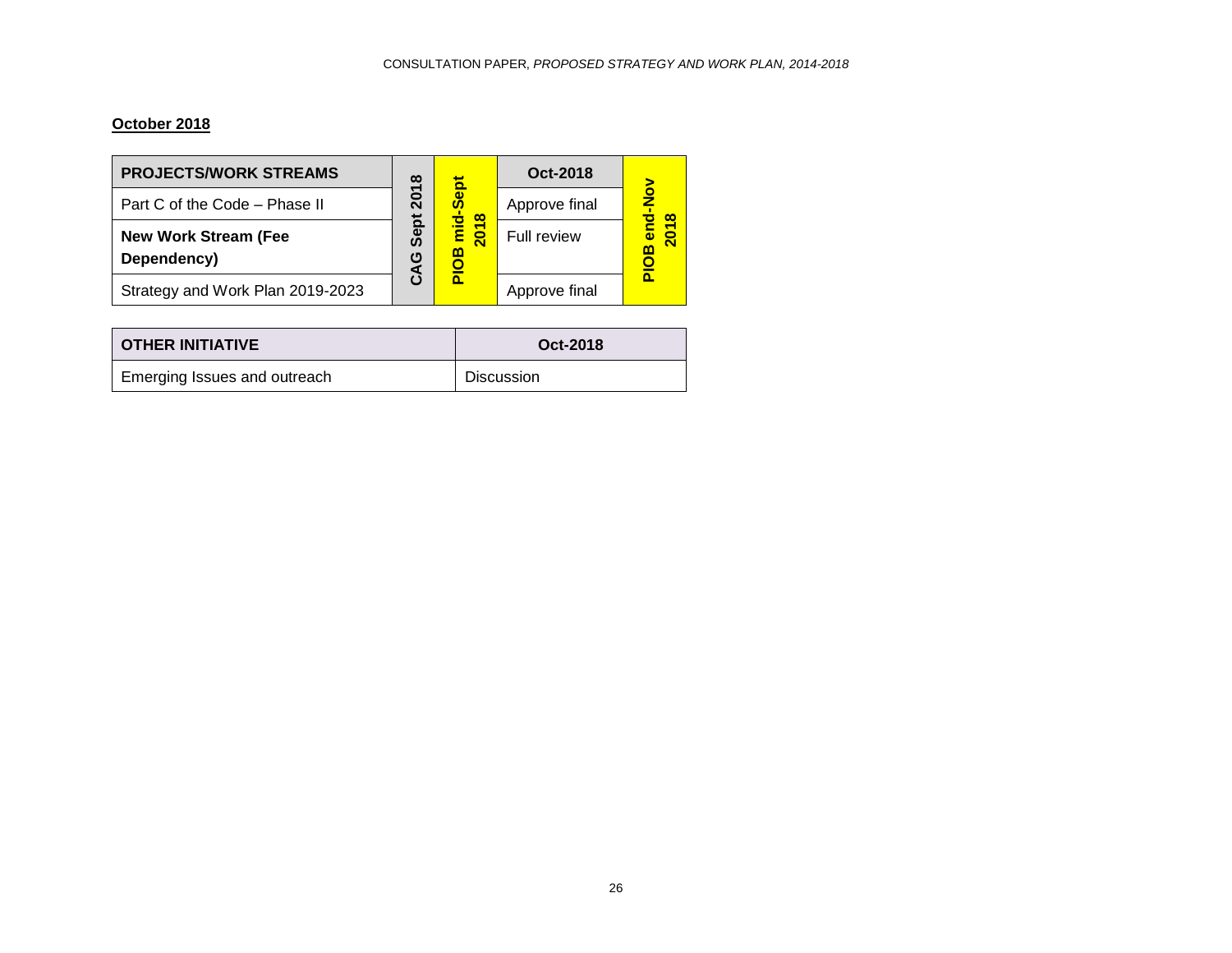<span id="page-26-0"></span>The *Code of Ethics for Professional Accountants*, Exposure Drafts, Consultation Papers, and other IESBA publications are published by, and copyright of, IFAC.

The IESBA and IFAC do not accept responsibility for loss caused to any person who acts or refrains from acting in reliance on the material in this publication, whether such loss is caused by negligence or otherwise.

The IESBA logo, 'International Ethics Standards Board for Accountants, 'IESBA', '*The Code of Ethics for Professional Accountants*', the IFAC logo, 'International Federation of Accountants', and 'IFAC' are trademarks and service marks of IFAC.

Copyright © December 2013 by the International Federation of Accountants (IFAC). All rights reserved. Permission is granted to make copies of this work to achieve maximum exposure and feedback provided that each copy bears the following credit line: "*Copyright © December 2013 by the International Federation of Accountants (IFAC). All rights reserved. Used with permission of IFAC. Permission is granted to make copies of this work to achieve maximum exposure and feedback*."